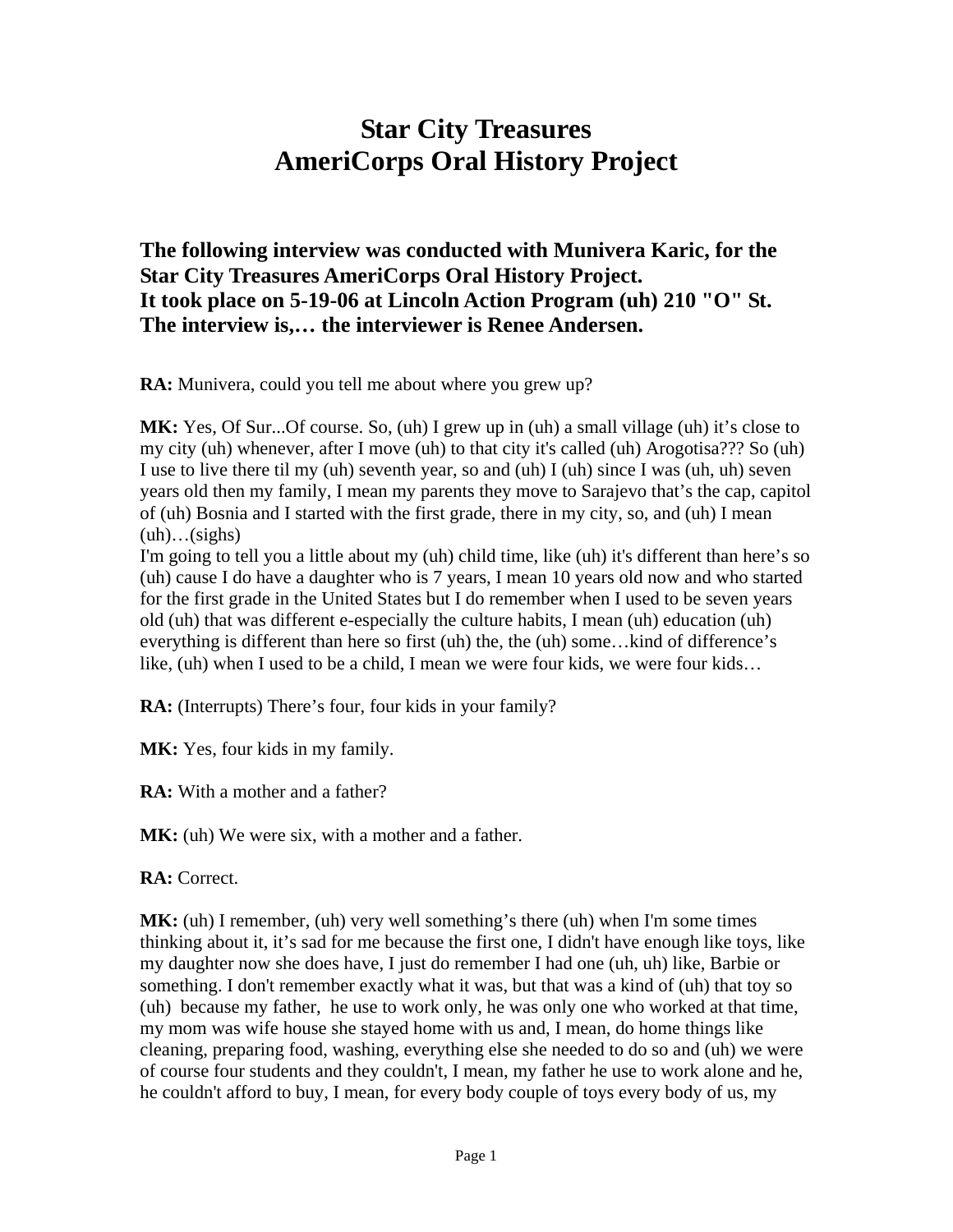brother use to have only one car, maybe for (uh) more than two years he didn't buy anything else for him because he couldn't afford the money to buy toys so and (uh) also the (uh, uh) I mean, clothe was different time we couldn't have only, maybe, one pair of shoes, one pair of tennis shoes or something, you know we couldn't but, you, we couldn't have, I mean, many pair of shoes because we were four kids and he couldn't buy for all of them so (uh) that was a different too, also if I am talking about the food (uh) when we use to go at school we, I mean, that was different, we had the lunch at school but that was expensive, especially was expensive for my family because we were, as I said four kids, and we couldn't (uh) buy food at school, lunch, I mean, at school so my mom always prepare, I mean, sandwiches and juice so and we took those things to school to have a lunch there so (uh, uh)…What's going to be next ?(uh)…

**RA:** What did you father do?

**MK:** My father...

**RA:** for a living?

MK: ...use to work in the factory of clothing.

**RA:** Oh, OK.

**MK:** Yeah, but he was a security, he was a security, he didn't (uh) do anything in a factory but he use to take care of a factory, I mean, security so  $(uh)$ ...

**RA:** And your mother, did she garden at home?

**MK**: (uh)...

**RA:** grow vegetables?

**MK:** Yes, oh, we use to garden for summer time because (uh) when was winter time and, I mean, when was time for school, we needed to be in the city so to go to school, but when we were on the vacation for summer vacation (uh) every year we (uh) went to village and my parents, my father he use to have vacation and we went there to help them to grow up, even though we didn't know much like we kids, we didn't know much about it, we helped them to grow up like (uh) potatoes, tomatoes, (uh) onion (uh) and my father also (uh) used to plant some kind of (uh) fruits like apples and so was fun, (laughter) being there in our village.

**RA:** And you had a house in...Sarajevo?

**MK:** Yes, we use, we, I, I used to have (uh), my father used to have a house first, when we moved from our village to Sarajevo, small, old, that was in a part of old, of old part in a Sarajevo but (uh) later while we were growing up, so that was a very small house, he would (uh) plot, I mean, place and put another house that was a little bit bigger so (um)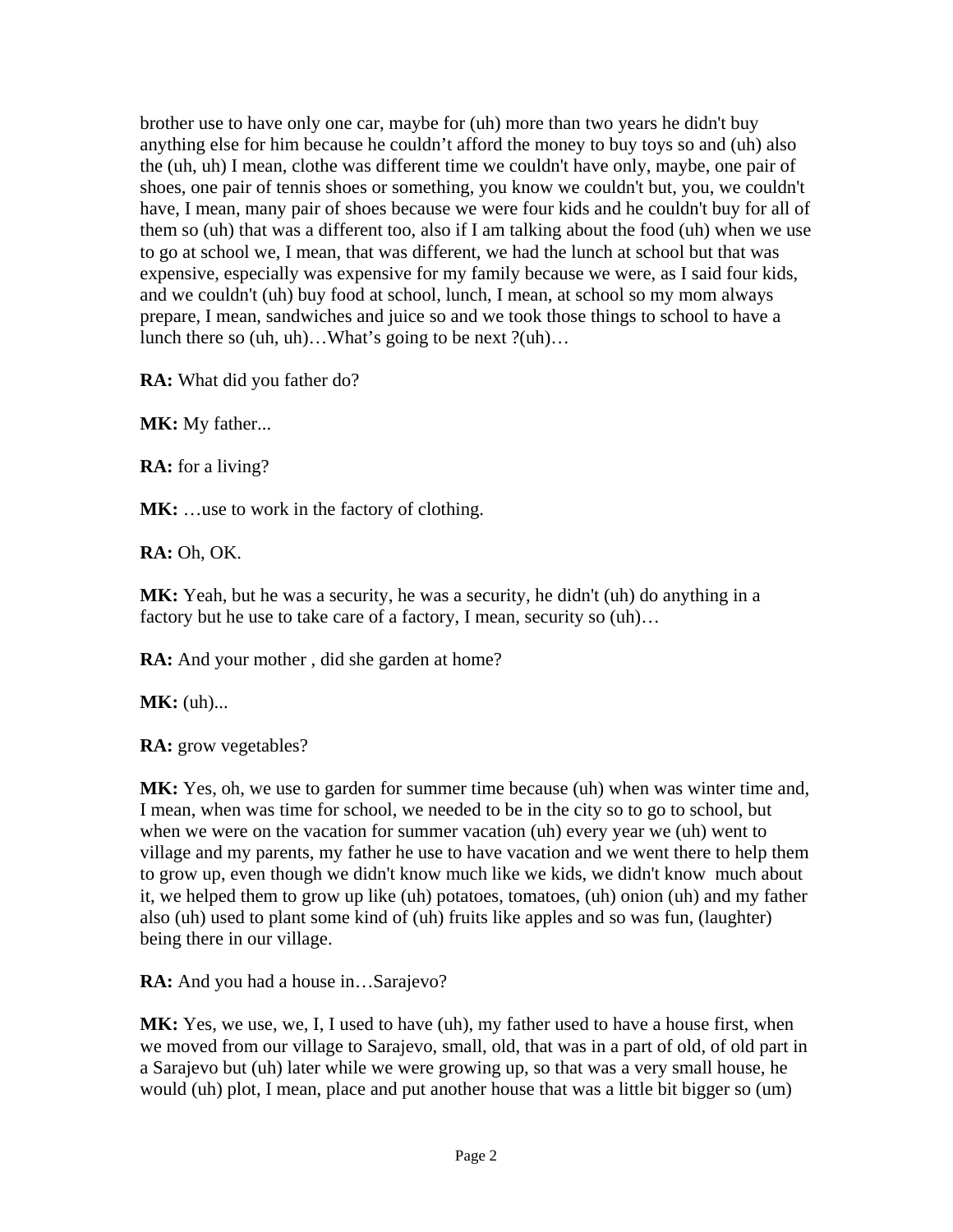(uh) and after that when I got married I moved to another part of my city. (um) So, that was a part of my (um), I mean, child time maybe, whi…while I used to be (uh) in (um) elementary school, later I moved to another school, (uh) in (uh) middle school, I mean, also (uh) going to school there is different than here, in the United States, teacher, classes, (uh) students, I mean, (um)… absolutely culture is different, there is some, I can give you some (uh) examples like, if you (uh) come to class and (uh) met your teacher. You could not, you couldn't say (uh) for example: Hi, teachers name. You have to say, Hi, Teacher. You couldn't say teachers name, like, that was a, I mean, that, maybe that's the some kind of respect to teachers.

**RA:** So, you wouldn't call her, lets say for example: Good morning Mrs. Smith.

**MK:** No, never, that was very, I mean, strange for me when I came to the United States and I took first class of ESL I went to class and I and the teacher asked us to introduce ourselves and some of the students tell, told her, like her name so I was looking , what's going on? I cannot say her name, that's, that was, I mean, bad feeling for me, I couldn't say her name, later when (uh) time was going I started to, I mean...

**RA:** Get comfortable?

**MK:** Yes, yes, get comfortable to that, to tell them names.

**RA:** So, in, in Bosnia, you would address the teacher as, The Teacher?

**MK:** Yes, yes and the, we used to dress (uh) everybody of us, we couldn't dress like here, what ever we want to dress and go to school we had (uh) separate, I mean, we can wear li-like this things pants and skirts for example, but we used to have (uh) like cots, something like cots and (uh) those were only blue, either black, either light or (uh) dark, but we couldn't go without those to school, if we went to school without them, then we (uh) wouldn't be returned to home, that was different and we couldn't, we couldn't also go out from the class, when we were in the class we couldn't go out, without asking teacher, I mean, to promise us to go out.

**RA:** Did you go to High School?

**MK:** Yes, yes.

**RA:** In Bosnia?

**MK:** Sure. Yes. I finished (uh)grammar school that's, gymnasia, kind of, gymnasia. Do you say gymnasia here? Grammar school?

RA: Grammar school. Elementary School.

**MK:** Yeah, Grammar School, Elementary, that, that's, (uh) I mean, that's not Elementary that's High School but I call, I, I, I think in English, Grammar School? Isn't in English,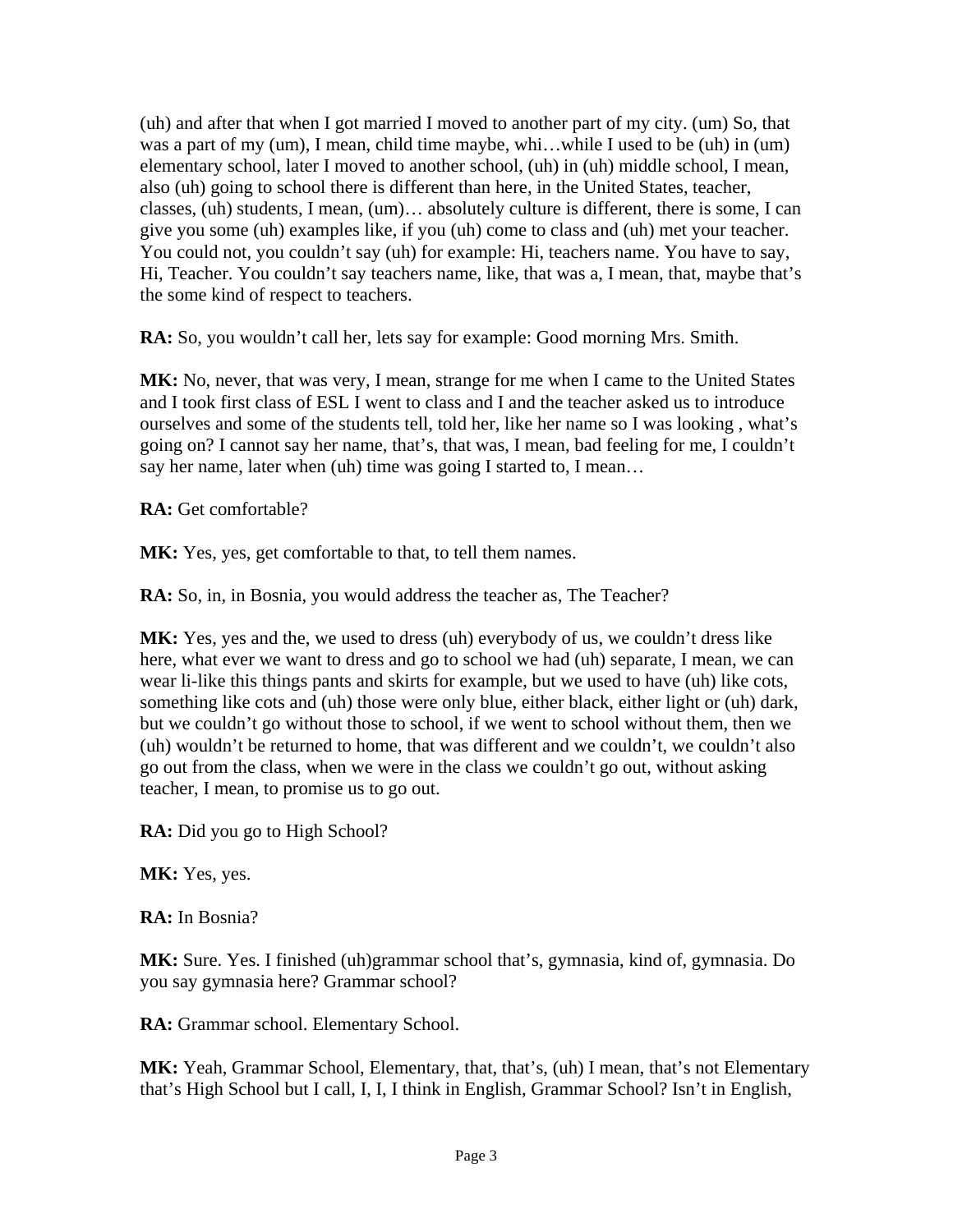Grammar School?

**RA:** Most people call it, Elementary.

**MK:** Elementary. Yeah. OK.

**RA:** Then Middle School.

**MK:** Yeah. Maybe. Yeah. So…

**RA:** And then High School. So you did finish High School?

**MK:** Yes, I did.

**RA:** Twelfth Grade?

**MK:** Yes. Yes. So, (um) that's the kind (uh) my occupation is called, kind of technology for a plastic, but I never, I finished High School in Bosnia even though I, after, I finished High School in Bosnia I didn't have chance to work, I worked something else because, because of, at that time was very hard to find a job especially (uh) was (uh, uh) that time was very close (uh)…to war, you know, that was just couple of years and war started, going there. So, (uh) I worked in (uh) factory when my father, father used to work, because my father helped me to find a job, otherwise I couldn't find another job because some people at the time even though they didn't finish some kind of school, they worked on that position, they took for example position I needed to work on that position and so but they didn't have any school for that, that was very hard, I mean, the situation and laws and rules are very strange there and sometimes (uh) I don't like to talk about it because I, really I couldn't understand, those rules and I mean, there was rules there and laws but they didn't help people, they didn't help people at all, so that was very hard.

**RA:** So, after High School, you worked at a factory where your father worked?

**MK:** Yes, yes.

**RA:** As...Were you a seamstress or...?

**MK:** I used to work in a kitchen, I helped the serving food and things, I mean, different things whatever they needed to do, I did. So…

**RA:** Did you go to college?

**MK:** No, I didn't. No, I didn't. Because my sister she finished first she finished school, she's (uh) older, two years, than I am so, (um) and my father couldn't afford money to buy books and pay for (uh) classes there, I mean, the classes were not paid at all but some part, you know, you had to pay for and books, books were very expensive and then I was second child, he didn't educated her more than High School and how could he educated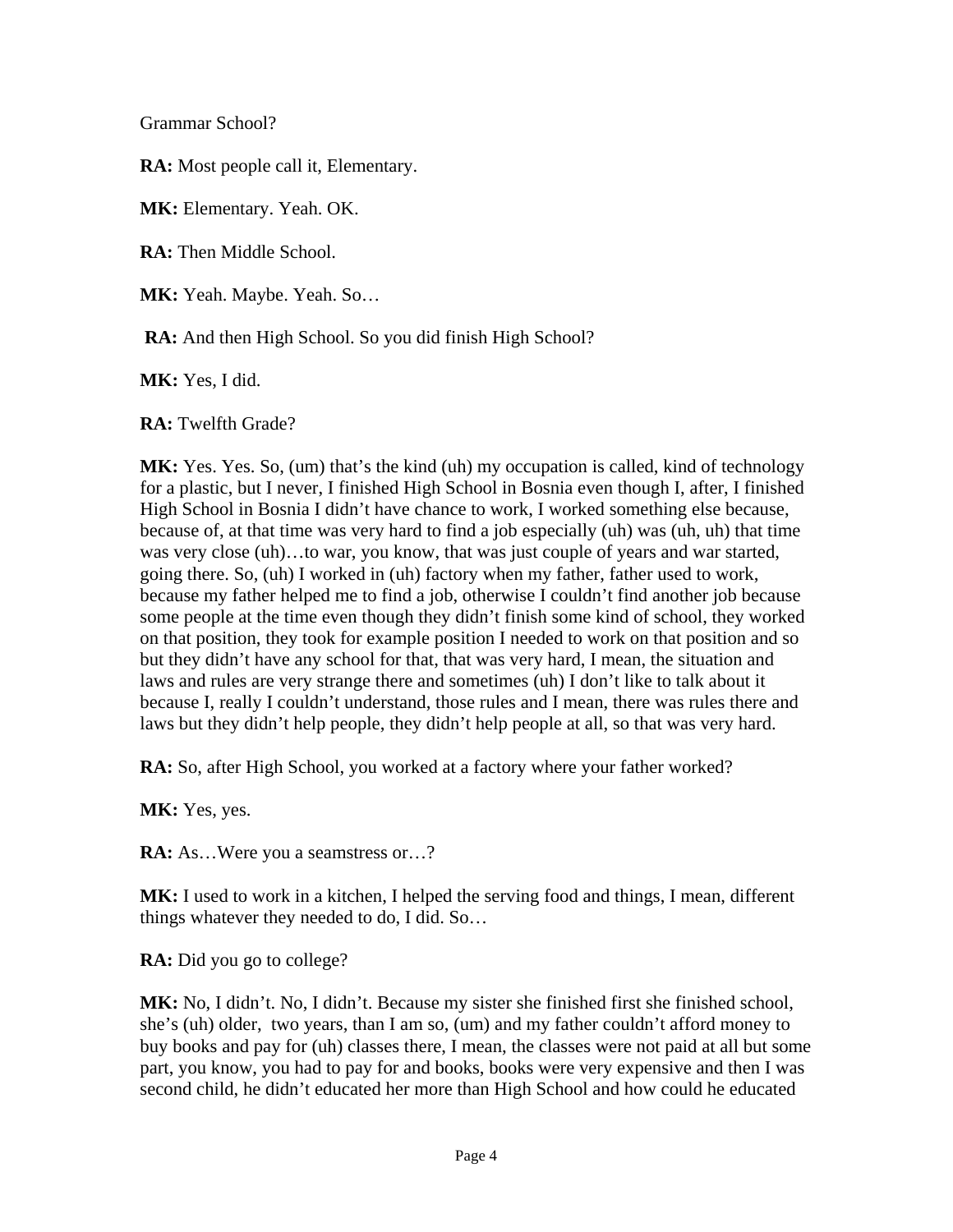me, he didn't give more than High School education for either of us any, of us. So,…

RA: Are your parents still alive?

**MK:** Yes. Yes

**RA:** Are they living in Bosnia?

**MK:** They're living, they're living in (uh) same house they bought before. Yeah, in Bosnia, Sarajevo.

**RA:** In the house you grew up in?

MK: Yes, yes.

**RA:** What…what are their names?

**MK:** My fa...My parents?

**RA:** Yes.

**MK:** My (uh) fathers name is Ramous??? and my mother name is Bisarah???…So…

**RA:** OK...after you graduated High School and worked in the factory, what did you do after that?

**MK:** I got married, I got, I got married and (uh, uh) I used to work (uh)…I think (uh) after I married I used to work one more year there and I got pregnant and (uh) got my son there so and (uh) my son was I think (uh) one year and a half, yes, when war started there and we moved to Germany as Refugees.

**RA:** Your husband, and you, and the baby…

MK: Right. We moved to Germany.

**RA:** ... moved to Germany, as Refugees.

**MK:** Yeah, yeah. Yes...(long pause)

**RA:** What was that like?

MK: Before we moved to Germany my husband went to, I mean, war already didn't start real just you know, in a couple areas and he went to (uh), before when we moved to Germany, he went to our village, to (uh) to take some things from the village, village to our city because at, at that time was not safe in our village you know everywhere war was started there so and he was a couple of days in a different city because while he went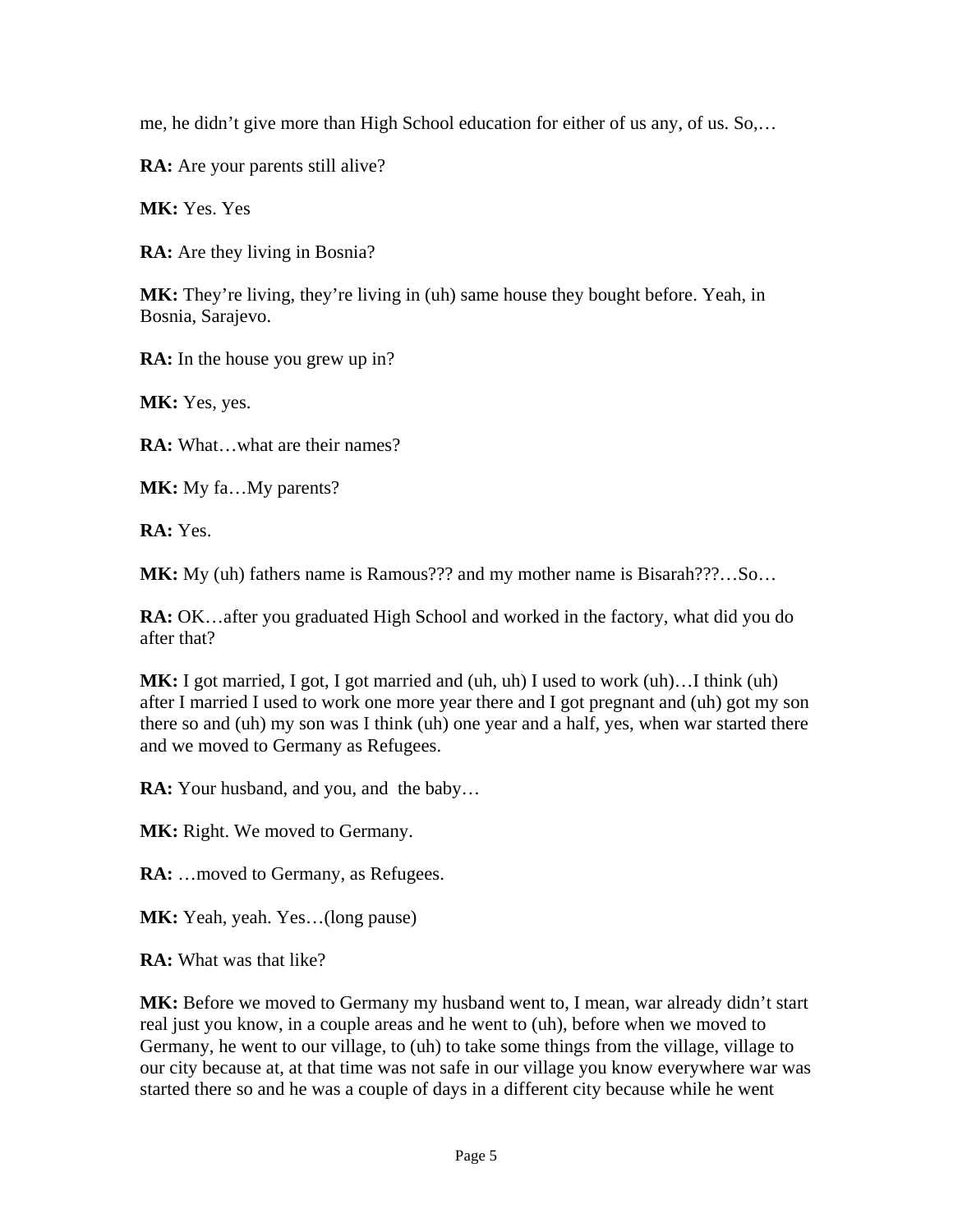there to take the things (uh) the, I mean, other side of soldiers they took all men and keep them in (uh, uh) in the city, maybe twenty miles of our village for a couple of days, so and (uh) we waited he didn't come back so and I called (uh) it wasn't (uh) war in our city yet but and then but in everywhere in the village in the lands I mean, soldiers were hiding there and (uh) I called some of my friends (uh) who was (uh) on another other side so (uh) Serbian, with the Serbian people and they communicated with the, I mean, soldiers and commoners there and they let him go out. So and he came to our city after two days we went to Germany and we spent whole, almost whole time, war time in Germany.

**RA:** How did you get to Germany?

**MK:** (uh) First was very tou... very hard to get passport...because (uh) we, I mean, I used to have passport but my husband didn't and my son, I had to sign my son and put his picture in my passport and that was very hard because (uh) many people many thousands and thousands people were looking for a passport to go out, they, they couldn't like(uh) we went to, I mean, police office at that time, to get passport and waited almost whole day to get passport so because we were not alone who was waiting for a passport there so and we went with the train to another city and from another city (uh) that was Zanitza???, called Zanitza??? that city we (uh) took the bus to Germany to Shnootka??? that name of city Schnootka??? and we went to a house of my uncle because they, they had been living there for more than thirty years in Germany, my uncle and his wife we went there and there three people in his (uh) household (uh) they do have a son and we couldn't stay with that family because I mean, I, I didn't feel comfortable even though he was my uncle we wanted to get to go out and, and we did that we went to Refugee Camp in (uh) Costrol??? in (uh) Germany that's Vortombictumburg??? of Germany So and we used to spend in (uh) seven days that was terrible in that camp really you cannot believe it wasn't any door on the restroom,…everything was very dirty and broke because people from everywhere use to live that, that was the first I mean, place when you (uh) come as refugee to do to Germany so they put you in that camp and stay the, there for a couple of days and after seven day they move they, they transferred us to another city and (uh) we spent 1 month in another city and transferred us to I mean (uh) us to Germany...West, I mean, East Germany (laughter) sorry I mean, now I mix Germany and English (laughter), so (uh) and we live there for 2 years, it was very hard to move from oh, oh I mean, East to West… from West to East sorry (laughter) so and (um) because we couldn't work in (uh, uh) in that place for 2 years we didn't have authorization to work there so…

**RA:** To work in…?

**MK:** To work in (uh)…

**RA:** West Germany.

**MK:** Right. Right. So..

**RA:** So you moved to East Germany?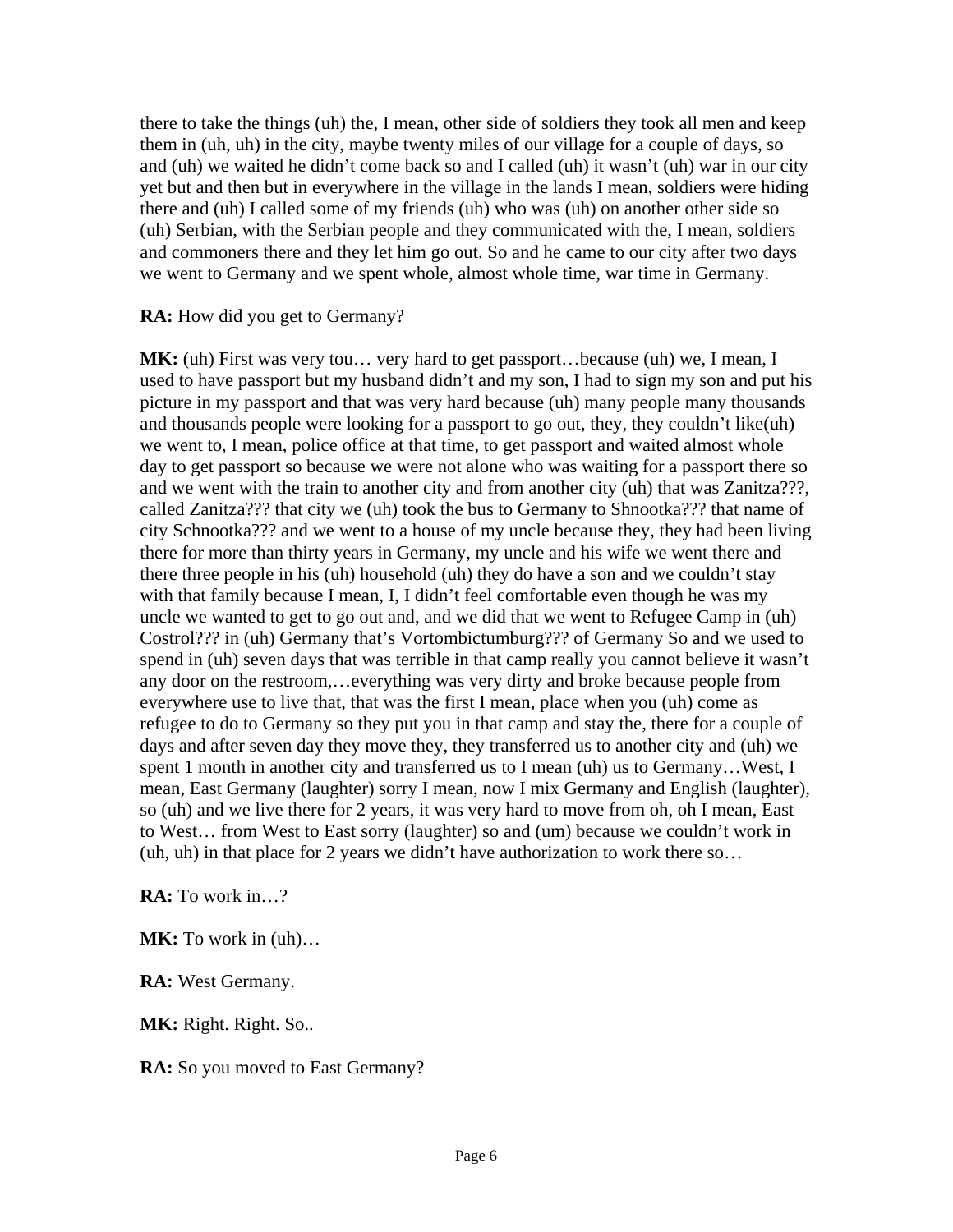**MK:** Yes, because everyday was very important to us to work…for a war time and, I mean, for us to live in Germany because we had to send the money and (uh) food for our family there...because was, was, was war there so they didn't have even money to buy food and didn't have food to buy so…

**RA:** The money you made…

**MK:** Yes.

RA: and your husband made...

**MK:** Yes.

**RA:** in Germany…

**MK: Yes.** 

**RA:** you'd send some back.

MK: We some, we sent some part to our family.

**RA:** To family back home?

MK: I mean, we, we, we, sent a lot of money for them so, just for them to survive.

**RA:** But you had enough for yourself and your son?

MK: Yes. Yes. Yes.

**RA:** So, did you and your husband both work?

**MK:** Yes. Yes.

**RA:** And who watched the baby?

**MK:** (uh) That was (uh, uh, (uh) after we, when we started to work, as I said, we didn't work in (uh, uh, uh) West Germany after we move to a city, Mannhym???, (uh)

**RA:** In East Germany?

**MK:** Yes, in East Germany (uh) my husbands uncle … has been living there also for 30 years and his wife, I mean, take, took care of my son so…

**RA:** So, you had a relative?

MK: Yes, so, just couple of months we put him in (uh) Kindergarten while he was 2, I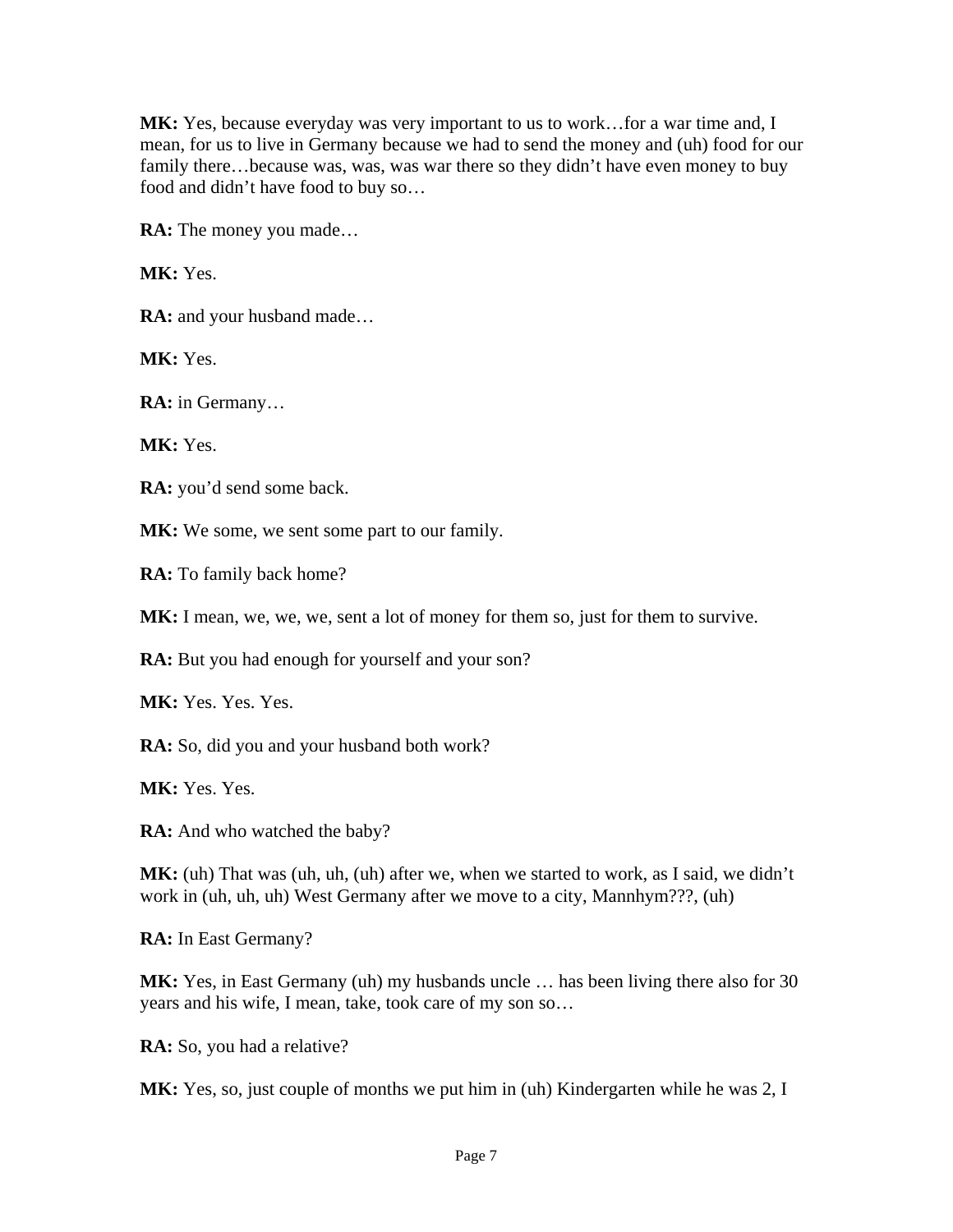mean, almost 3 years we put in, in Kindergarten.

**RA:** What's your sons name?

**MK:** Adeel???

**RA:** Adeel???

**MK:** Uh huh?

**RA:** Karic.

**MK:** Karic. Yes. So and we didn't have any problem  $(uh)$ ...

**RA:** He was born in (uh)?

MK: any more. He was born in Bosnia.

**RA:** Bosnia. S...(uh) what was the name?

**MK:** Sarajevo.

**RA:** Sarajevo.

**MK:** Yes. Yes.

**RA:** Bosnia.

**MK:** Bosnia, Sarajevo. So, and (uh)…

**RA:** In what year did you move to East Germany?

**MK:** (uh) I think 199..., (uh) 4.

**RA:** 1994?

MK: or 1993. I don't remember exactly (laughter).

**RA:** 1993, something like that?

**MK:** Yeah, Yeah, maybe. So, and (uh, uh) 1996 I got my daughter there in Germany.

**RA:** So your daughter, and what is her name?

**MK:** She was born in Germany. Medina.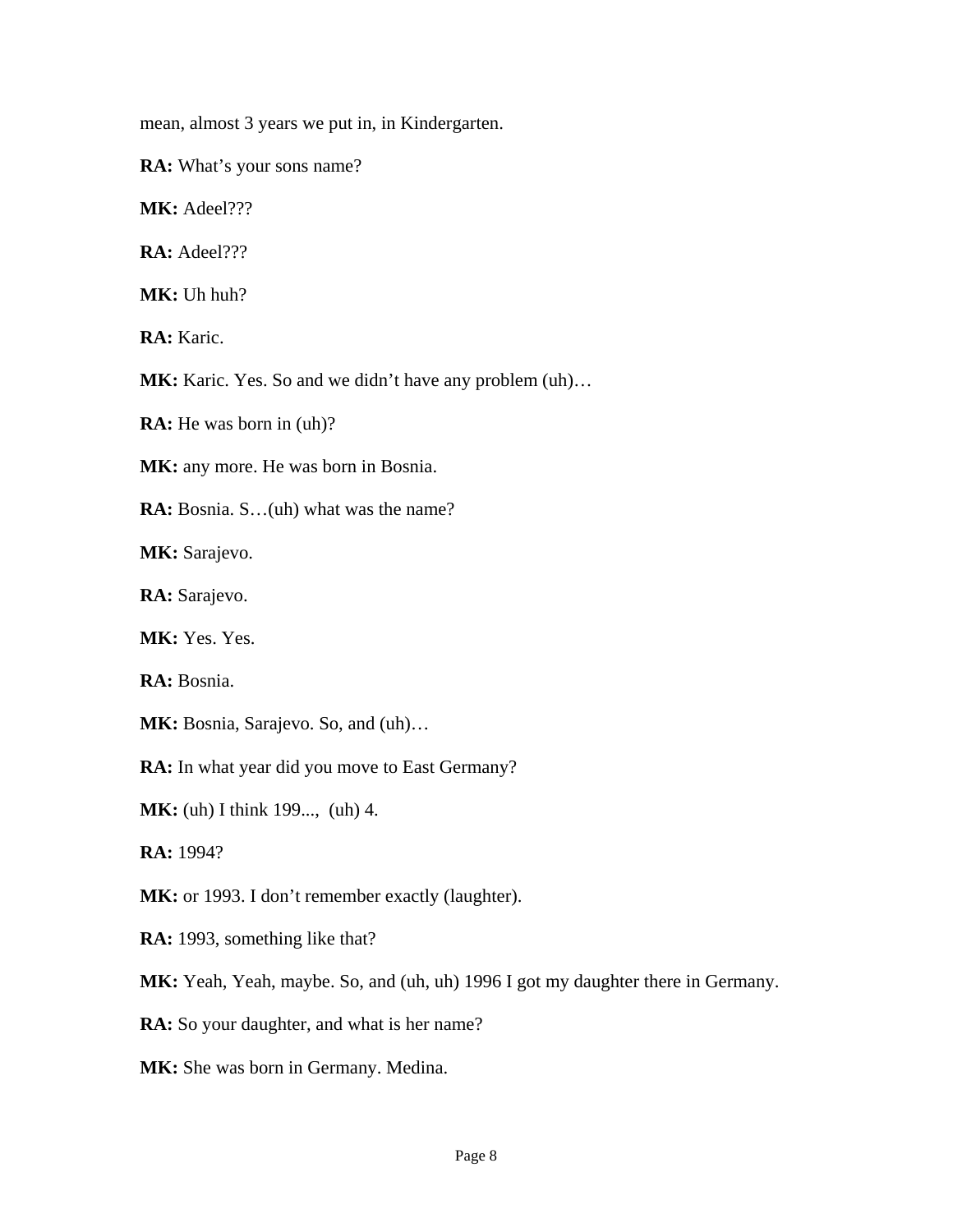**RA:** Medina? And she, she was born in East Germany

**MK:** Yes, Yes. (uh) So, and we (uh) we left Germany I think 1997, yes, we went back to Bosnia again because we didn't have (uh) like a real Visa to stay anymore. We used to stay as a Refugees there after was war done we had to move to Bosnia again.

**RA:** You had to go back to Bosnia in 1997.

**MK:** So, yes. Correct. So, and...

**RA:** Did you stay with your family or did you have your own home?

**MK:** (uh) We, I mean, my husbands, my husband used to live with three brothers, not in the same apartment no, that was, that's one house, but everybody has (uh) one floor like we used to live on first floor his brother second floor and third brother third floor. So everybody was living separate so, and we went back to I mean our part of the house so and (uh) as (uh) always when war done is everywhere it's hard to find a job it was more harder than before war so because everything was destroyed and you know burned and it was very hard to find a job. We just try after we went to Bosnia we tried to open (uh) small store to, I mean, to make our own business but as we needed to pay a lot of tax and on everything there and that was (uh) I mean, they, they used to (uh) create different rule for (uh) paying electric and gas (uh) I mean, was different between a paying gas in (uh) some business than paying a gas in a house or apartment it was, I mean, very expensive, we couldn't, we try, I mean, I think one year and half and we couldn't, we couldn't just, if we didn't try, than we thought, oh, we could do it, but we try, we couldn't, so, and (uh) after that we…

**RA:** Closed your store.

MK: We didn't close, we, we couldn't close right away because we didn't know exactly are we are going to come to the United States or not, so, (uh)…

**RA:** When did you decide…

**MK:** See, we, we...

**RA:**…to come to the United States?

**MK:** …some of our friends went to America, they came to the United States one year before we came to the United States so, and we just, we were in (uh) I mean, in (uh) communication of them, so we called each other and (uh) I mean, they, when we, we were approved to come to the United States (uh) we couldn't decide because I do have sister-in-law she lives in (uh) Chicago for six years, so and we couldn't decide (uh) between Chicago and Nebraska, Lincoln Nebraska, so we talked to her first and then talked to our friends and decided, of course, to come to Lincoln because I went to Chicago once its big and nice city, I mean, buildings and things, I mean, importance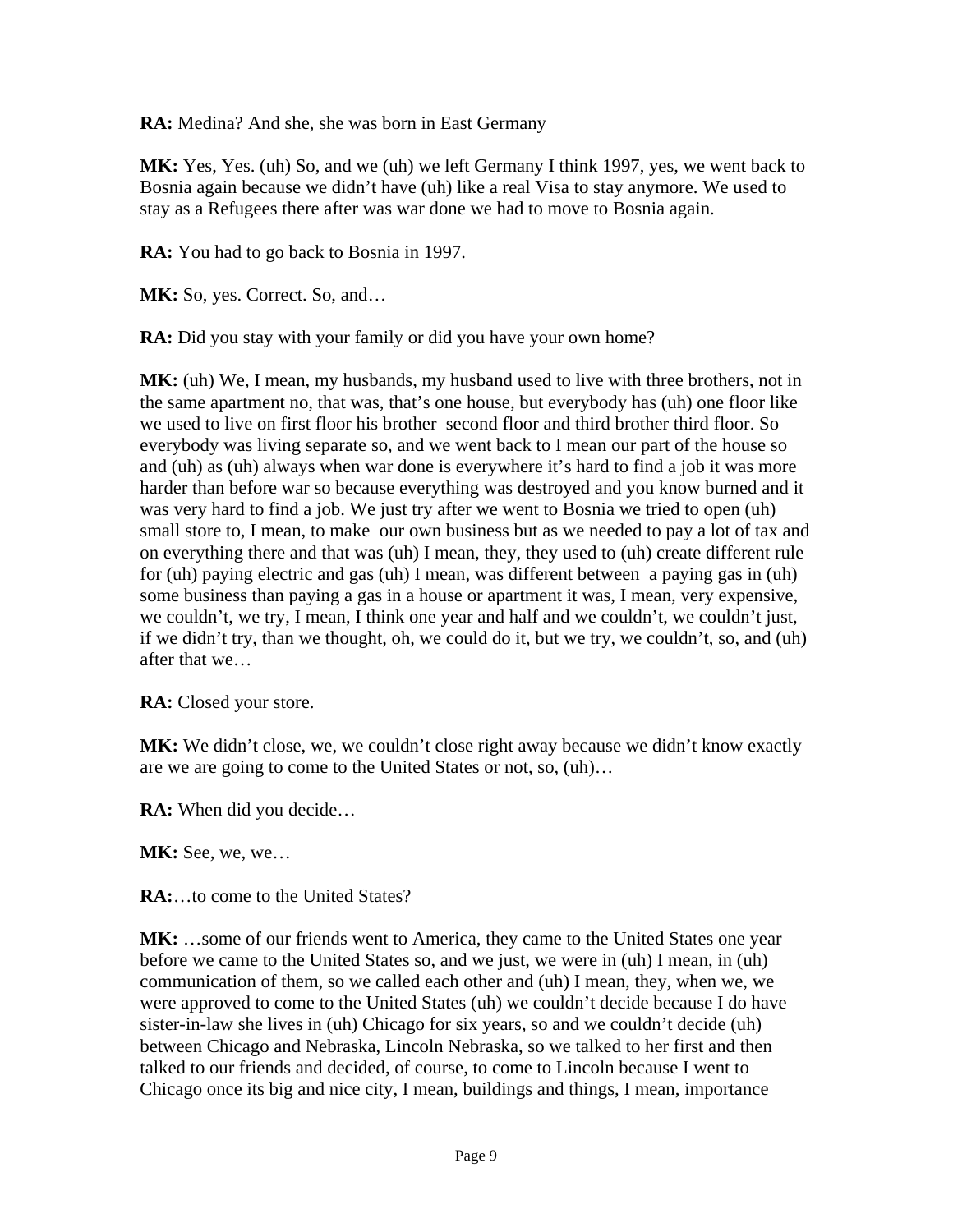maybe buildings are nice but I think Lincoln is better for us, it's better for my family because of many, I mean, different things, first like education, I think everybody, I mean, like me, I'm a mother of my kids, so they do have, I mean, a huge opportunity to go to school and big chance to finish their schools because I do have a chance to finish, I mean, to continue to go to school and you know, but (uh)…

**RA:** What year did you come to America? And did you come straight to Lincoln?

MK: Yes, straight to Lincoln, just we stopped by, in Chicago but just in area of airport we didn't go, we couldn't go out, of the airport when we came from Bosnia, they just wait a couple hours and we were transferred to Lincoln. So…

**RA:** What year was that?

**MK:** (uh) That was (uh) four, June, two thousand two.

**RA:** June fourth of two thousand two.

**MK:** Yes.

**RA:** you, your husband…

**MK:** And two kids.

**RA:** …and two children.

**MK:** Yeah.

**RA:** And how old were they, at that time?

**MK:** (uh) My daughter was six years old and my son, I think, twelve. Yes.

**RA:** Twelve…

**MK:** Yes.

**RA:** …and six.

**MK:** Yes. Twelve and six.

**RA:** Then came straight to Lincoln?

**MK:** Yes.

**RA:** And what was that like?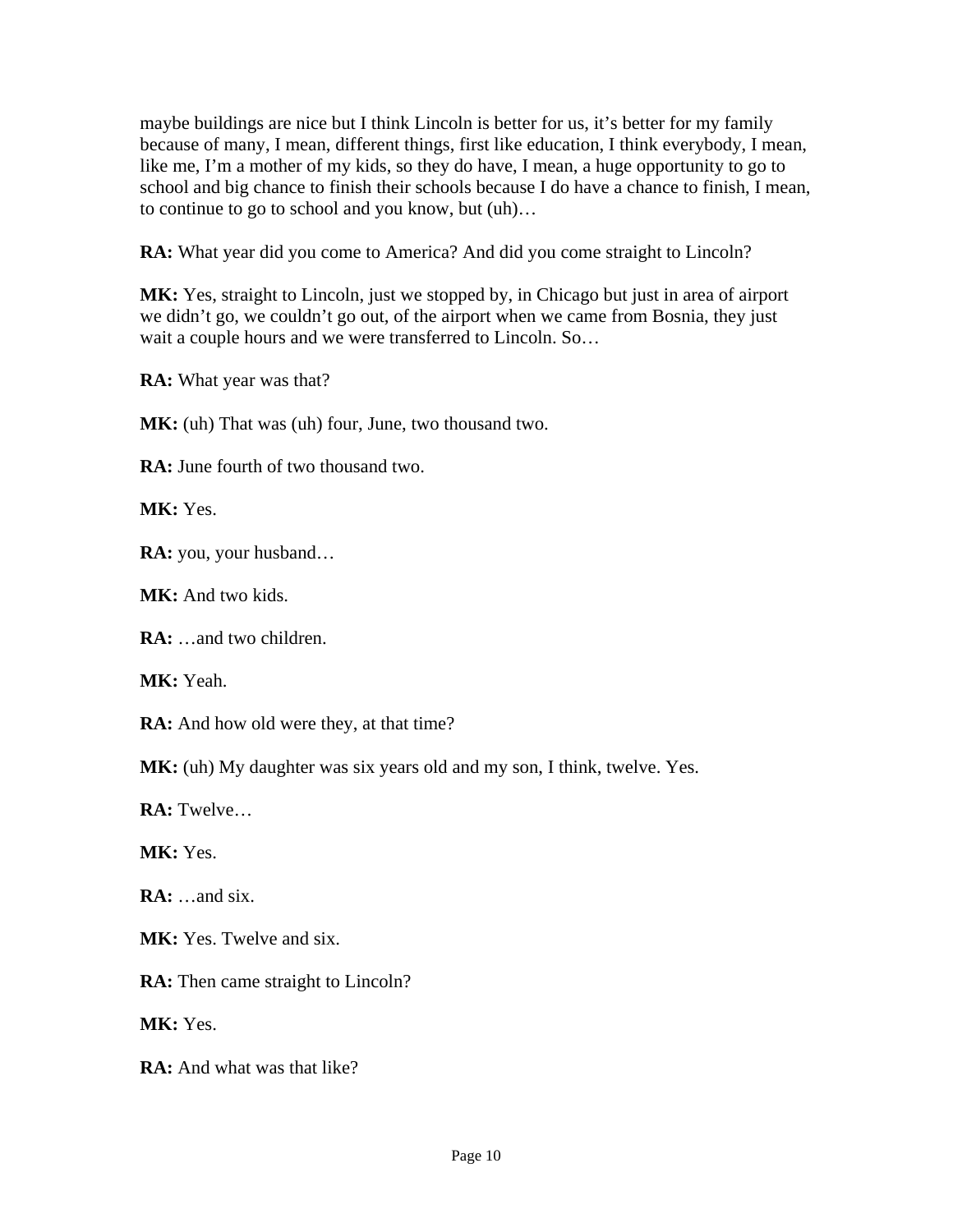**MK:** (uh)...

**RA:** Did you have a home to go to right away?

**MK:** No. We came to (uh), to apartment of our friends and stayed for seven days and after that the, (uh) I mean, the agency they help us, that was a church, we, we came through the church, I think, I don't remember exactly what the name of the church but that was (uh) some agency, I mean, community. So, they help us (uh) to pay (uh) rent for three months and I think for gas, electric and (uh) what else? They gave us food stamps too. So, that was (uh) kind of (uh) public assistance. So and (uh) after a couple weeks we got Social Security numbers we, because we couldn't work without (uh) Social Security numbers so and (uh)…

**RA:** So, an agency here in, in Lincoln…

**MK:**…in Lincoln.

**RA:**… helped with getting you ID, identification.

**MK:** Correct. Correct.

**RA:** (uh)... like drivers license?

**MK:** Oh! After three days we came to the United States we got drivers license I have, I mean, because we used to have International Drivers licenses I got first drivers license in Bosnia and went to Germany and got their drivers license Germany drivers licenses is International, wherever you go you can use it but I, we (uh, uh) you know what, when we came here I went to the, (uh) to the building of, I mean, how do you call that building of, if you need to do drivers licenses?

**RA:** Department of Motor Vehicles.

**MK:** Correct. Correct. We went there third day and we just did test we didn't drive, we didn't drive, just did test and we were done, for five minutes, both of us got drivers license, we didn't have any problems with drivers license but, we had a problem with (uh, uh) vehicles so, when we, as everybody of refugee came to the United States, we don't have money, how can you buy a car, you can't buy a car, so I didn't, I couldn't drive bicycle either, because I didn't have a bicycle as a child and (laugh) I didn't learned at all how to drive bicycle, I didn't have a problem with drivers license but I had a problem, how to drive bicycle, my husband he does, my son, my daughter, but I didn't really didn't drive a bicycle, that's, I, I, would like to be honest…

**RA:** Yeah.

**MK**:…maybe that's funny but (laughter) …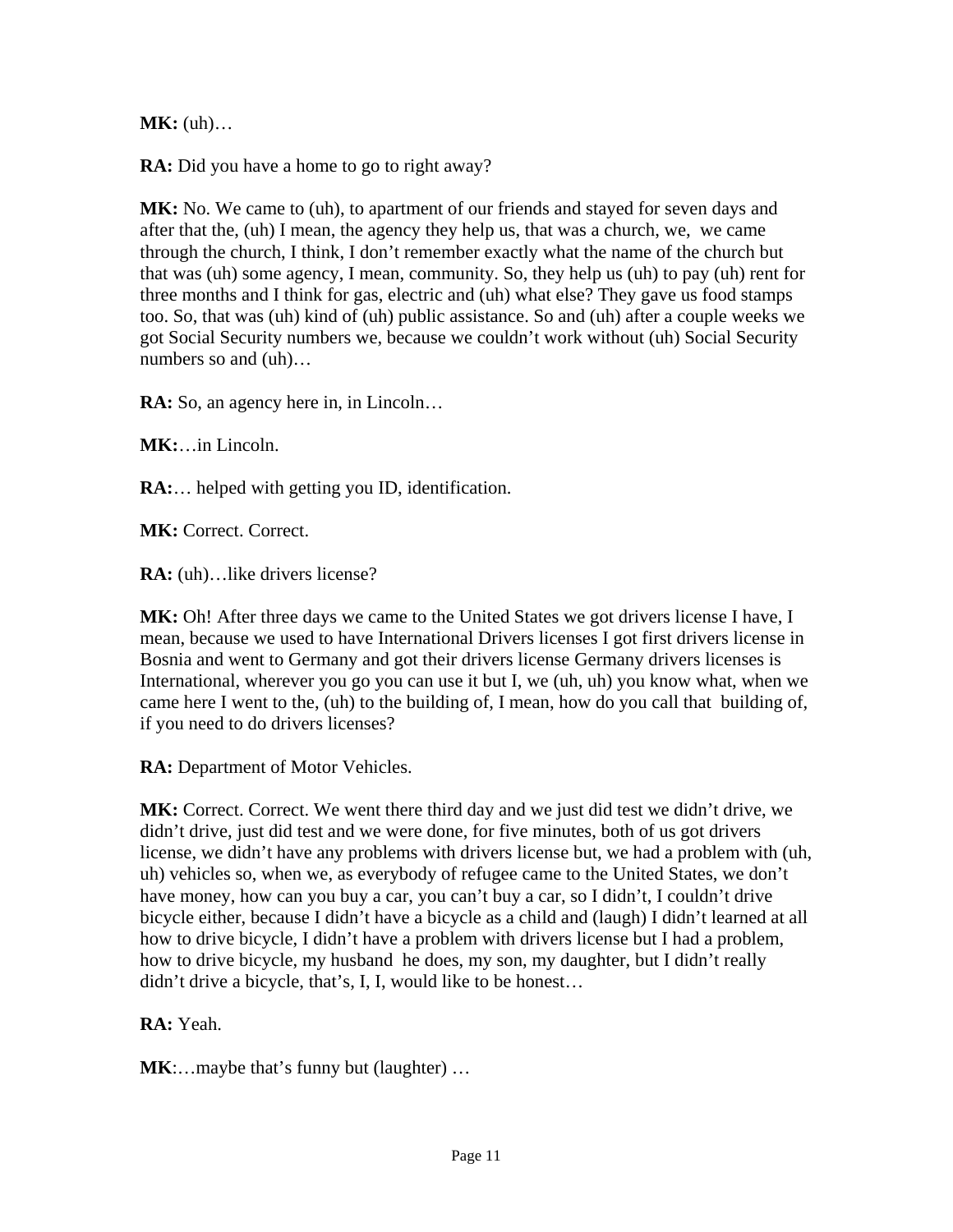**RA:** My mother doesn't know how…

**MK:** Sometimes, sometimes it's sad, it is sad, I cannot explain (uh) to my daughter now, I don't understand how to drive bicycle, when I tell her, she is laughing. Why mom? When I tell her, when I told her, I didn't have a bicycle when I used to be a child like you, and she just feel, because I saw her eyes, you know, she feels like she wanted to cry, because she was sorry for me, I didn't have a bicycle. Yeah. Sometimes I tell her, Medina, see how many toys you do have, see how many toys you do have, I didn't have a lot, while I was a child so, and I missed one thing I think, while I used to be in Bosnia that was 1991,one year before I came to the United States, I, I got a sick. I got a sick. I, (uh) I had a cancer breast. First time.

**RA:** Breast Cancer.

**MK:** Yeah. And I went (uh), I went under surgery. I don't know did I say that correct?

**RA:** Yes.

**MK:** So, (uh) were just removed a couple of (uh) lumps there and I used to have (uh) six chemotherapy and thirty radiations. So,…

**RA:** So, you had six chemotherapy treatments?

MK: Yes. Yeah, and thirty radiations.

**RA:** Thirty radiations.

MK: Correct. So, I was very sick, at that time.

**RA:** And how old were you, at that time.

**MK:** (uh) Thirty...(uh) let me count, I think thirty-six.

**RA:** Thirty-six years old…

**MK:** Yes.

**RA:**…with Breast Cancer…

**MK: Yes.** 

**RA:**…living in Bosnia.

**MK:** Yes so and when we, after that, when we move to the United States two years ago I got again here and at that time was removed whole part of my breast because doctor said (uh) he could, can't be, I mean, sure if he just take some lumps again so he said, I mean, I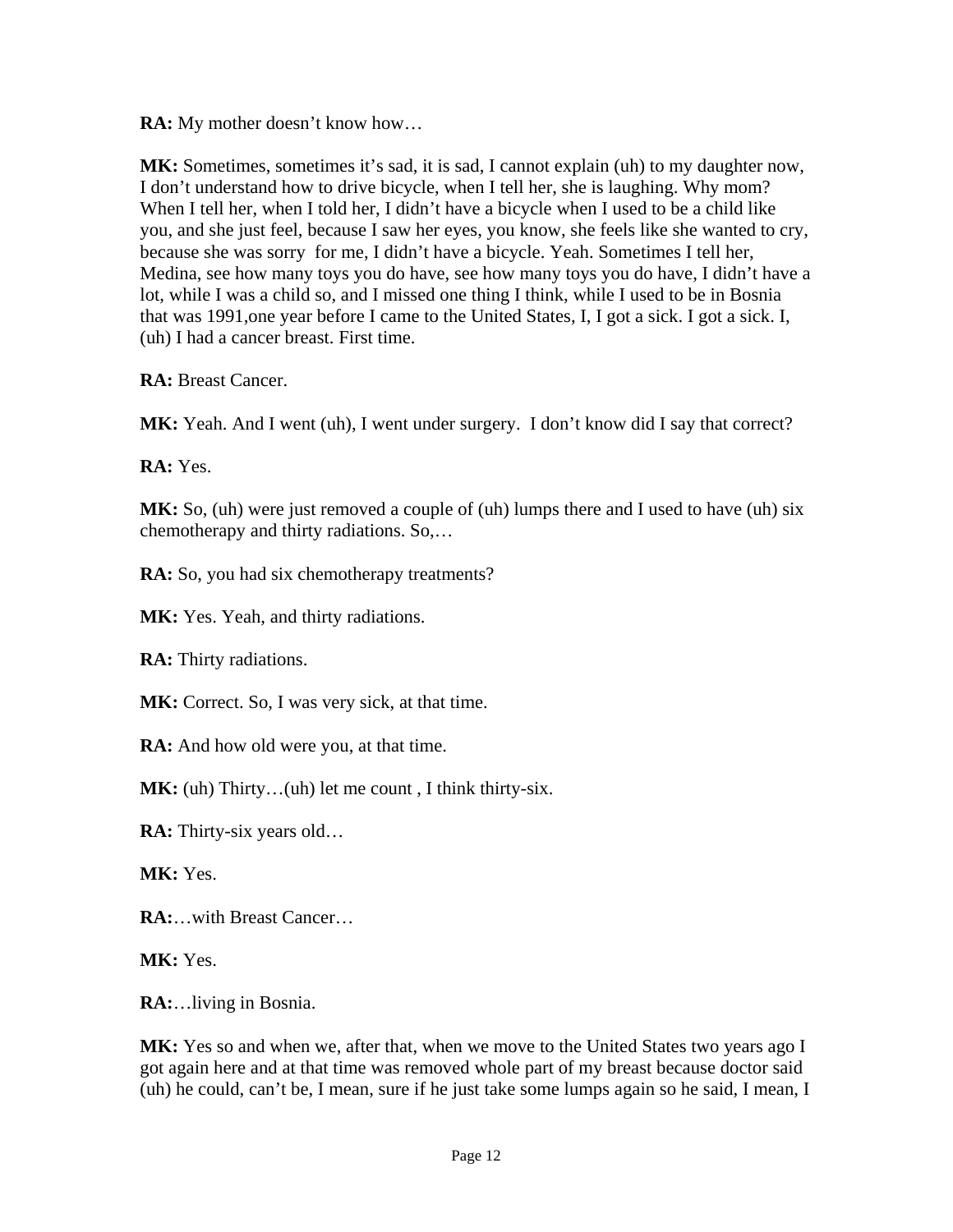asked him I mean for advice, he said, if you would be my wife, I would remove whole part, so and I said Ok well do whatever you think. So, and…

**RA:** So that was 2 years after you came to America...

MK: 2 years, yeah.

**RA:** you got, you got Breast Cancer again…

**MK:** Again, so…

**RA:** and had your breast removed.

MK: But I was so glad I didn't have any chemotherapy treatments and radiations anymore so because I was really scared of that.

**RA:** Did you receive good treatment here?

**MK:** Yes.

**RA:**…good doctors?

**MK:** Yes, very good and they gave me good medicines and I, I hope I don't have any problem now but last year I used to have another surgery, my uterus and ovary were removed, too.

**RA:** Was that due to cancer?

MK: (uh) He didn't say its cancer but he said if they didn't do a surgery that it is possibility to get cancer so and I said Ok I can be without those things (laughter) lets do it.

**RA:** And you received good treatment?

**MK:** Yes.

**RA:** Same doctor?

**MK:** No, (uh) that was (uh) different doctor but (uh) the same doctor gave me prescriptions so, medicines, after that, because they, they needed to communicate each other, since I have a cancer breasts because that was a different thing, so (uh) Dr. Petersen is my radiology doctor, he's taking care of my medicines and he gave me (uh) good medicines and I hope I'm Ok now, (laughter) even though we don't know never what can happen for us.

**RA:** Exactly.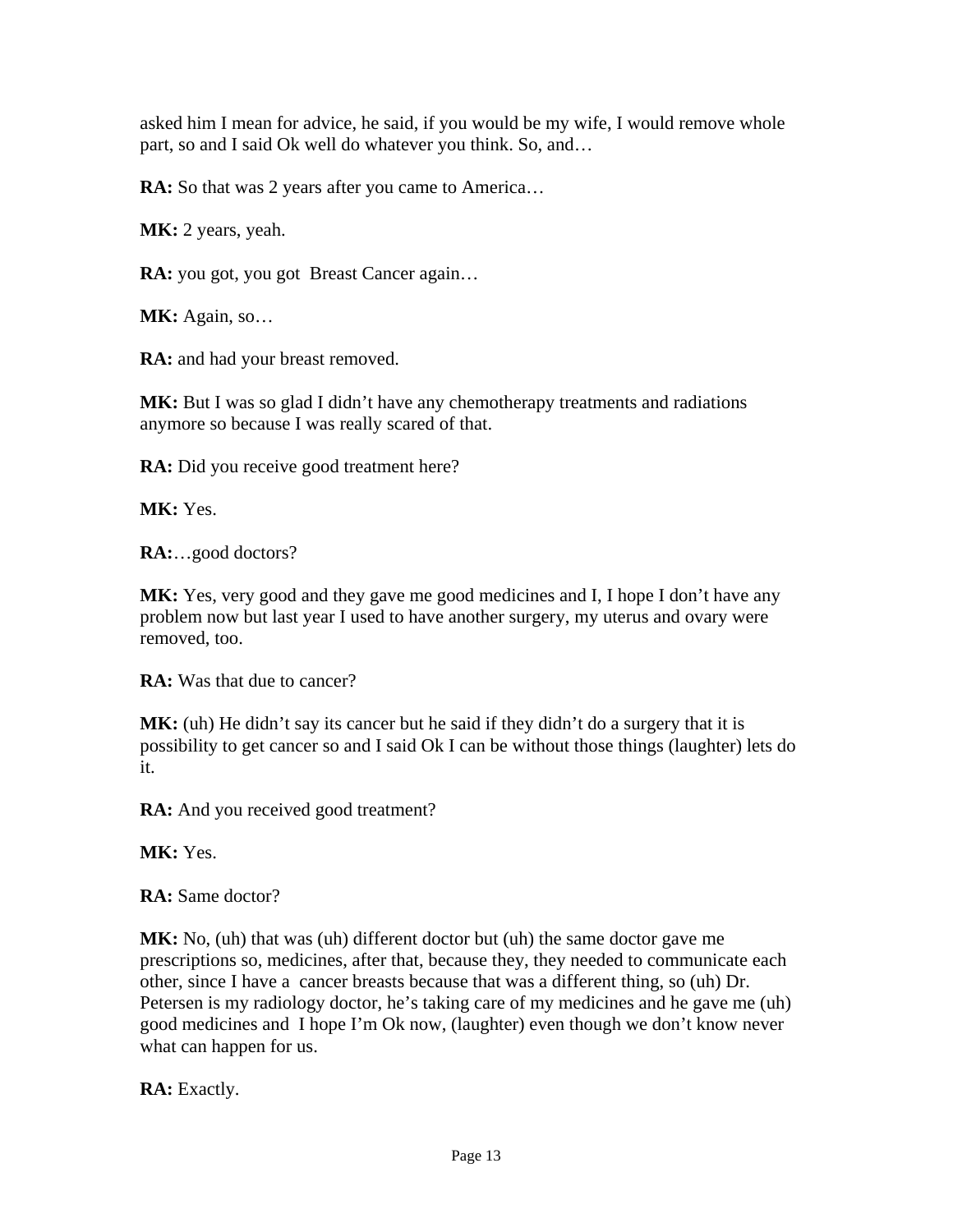MK: Yeah, cause (uh) you know, I just (uh) I, I cannot forget (uh) one thing never in my life while I used to(uh) get (uh) was maybe 4th or 5th chemotherapy treatments and I, (uh) I was in (uh) in my room each time I got chemotherapy, I was very sick. I couldn't wake up for (uh) maybe, more than 5 days. Couldn't eat, couldn't drink, couldn't speak anything. I even didn't know what to do with my body. Couldn't be in my bed something like, that's, I mean, that's very strange situation and once my son…my daughter, she (uh) she couldn't never see my head because I was without hair, I lost my hair because of chemotherapy so, once she (uh) my husband (uh) took her to (uh) house of my parents but my son he was (uh) I think (uh) 11 years old. One. Once he came to my room, I was alone in my room, so, I mean, every, everyday were my family there so and my husband was, I mean, but I just wanted to be alone. I couldn't hear anybody to, to ask me anything because I thought if, at that time when somebody (uh) get chemotherapy is going to die very soon. So and (uh) my son came to my room and ask, and he said, "Mom, can you just talk to me for 5 second?" I just, I didn't say anything, I just was pointing like…and he asked me, "Mom, are you going to die, or are you going to be Ok?" I couldn't answer…that's hard, that's really hard to even answer, he went to his father and asked my husband, "Is mom going to die?" and my husband told him, "No, she will be Ok and I'm Ok now. (laughter) Yeah. That's…

**RA:** Your husband must have been a very strong man, and he helped with the children?

**MK:** Of course. A lot, and my mother-in-law she used to live with me, I mean, for a couple of years, she helped me a lot, my sister, older sister, she came everyday to our house because mother-in-law she was (uh) old, she's now (uh) 84 years old, she couldn't clean, she couldn't cook, she couldn't do anything, just helps, I mean, easy and small things, because I was…

**RA:** But she tried. She tried…

**MK:** Yeah, she tried, she tried because while I used to be, used to be (uh), I mean, still healthy, I did all of those things, I didn't ask her, I mean, never to help me something because she was much older than I was, so, was very hard. (sighs)

**RA:** How long were you sick, and this was in Bosnia?

**MK:** Yeah, that was in Bosnia first time.

**RA:** Bosnia. First time.

**MK:** But here was much easier because (uh) I didn't, I, I was so glad (laughter)

**RA:** No chemotherapy.

**MK:** …and happier. No chemotherapy, no anything (laughter)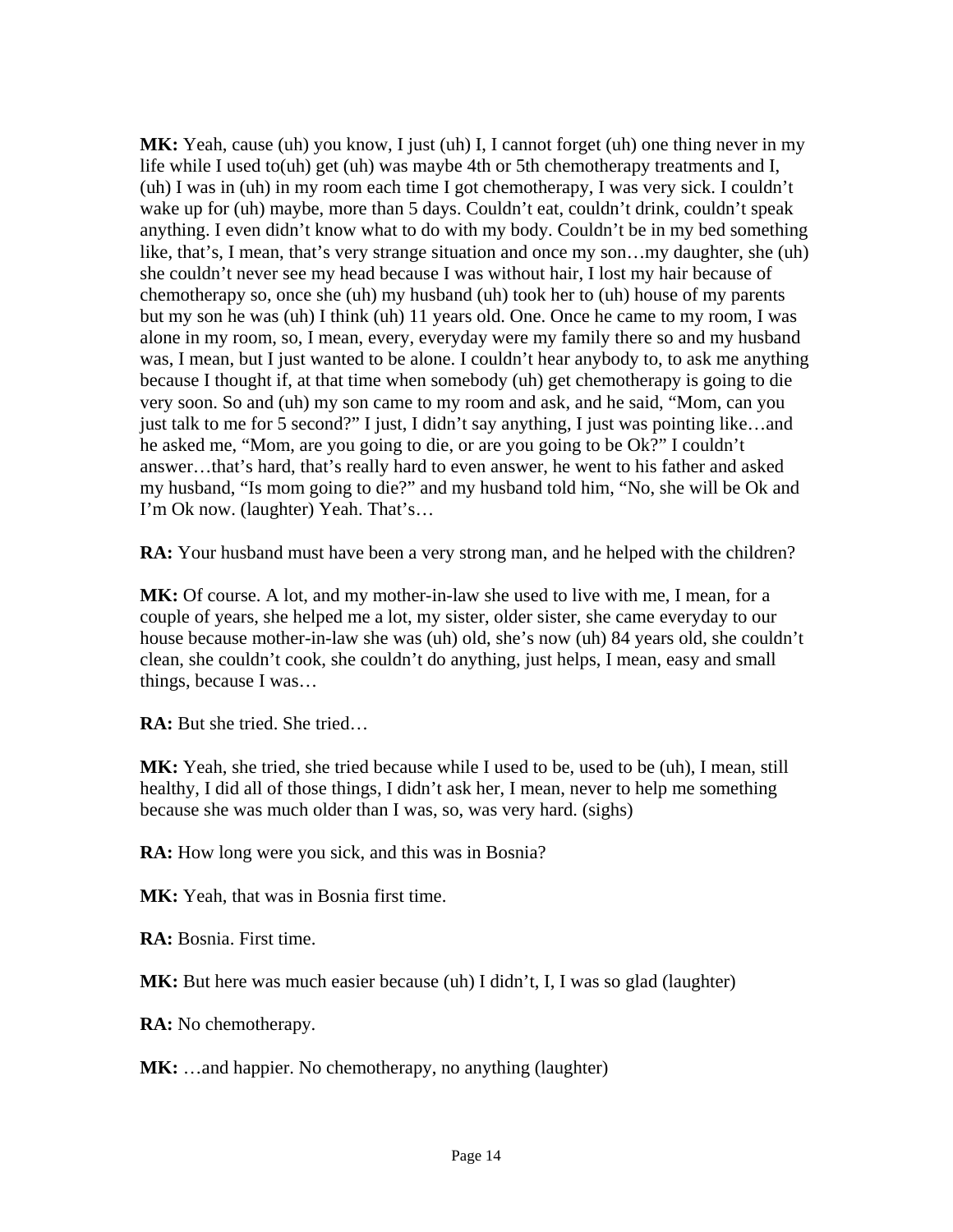**RA:** That makes you very weak, its very tough on your body.

**MK:** Oh gosh. Even though my, some members of my family who still live in (uh) Austria they send, I think, (uh) couple of medicines, I needed to use them during chemotherapy, you know, to make myself (uh) being better and feel better so, that didn't help me, even though they pay they, they spend a lot of money for just couple of medicines. I think that's, those called (uh) Zofron???. I saw them when I came to here to Dr. Petersen office and that was just some (uh) paper on (uh) wall and I read Zofron??? Oh my gosh.

**RA:** You noticed the same medicines

**MK:** I wanted, I, Yeah, same medicines, I wanted to leave his office right away, after I saw that sign, Zofron??? Just I wanted to leave, just, I just feel like I feel the smell of those medicines. I didn't, I didn't smell them but just in my head something, oh, Zofron??? my gosh,. I wanted to leave right away.

**RA:** Definitely not a good feeling.

**MK:** Not a good feeling so... Yeah.

**RA:** So the, so how long were you sick with the chem...um...er...in, in Bosnia, you...

**MK:** almost til I…

**RA:** ... how long were you sick.

MK: ... wanted to go to America maybe 10, (uh) 10 months because I couldn't get chemotherapy (uh) right away after each other. When I got one, then I needed to, I had to wait for 21 days, to do, I mean, to make my blood better because each time I got chemotherapy, my blood got down. So…

**RA:** So, about 10 months…

**MK:** Yeah.

**RA:** ...you were sick, being treated.

**MK:** Yeah. It took time to, Yeah. Right. Each time…

**RA:** And in this…and in this time you were applying for citizenship or Visa to come to America?

**MK:** (sighs) Before we… Before I got sick, sick we applied, we didn't know I would be sick or not, just happen, yeah, because when I, first time when I went to doctor and doctor did some exam, he said, "Oh, that's nothing" because just was one part of my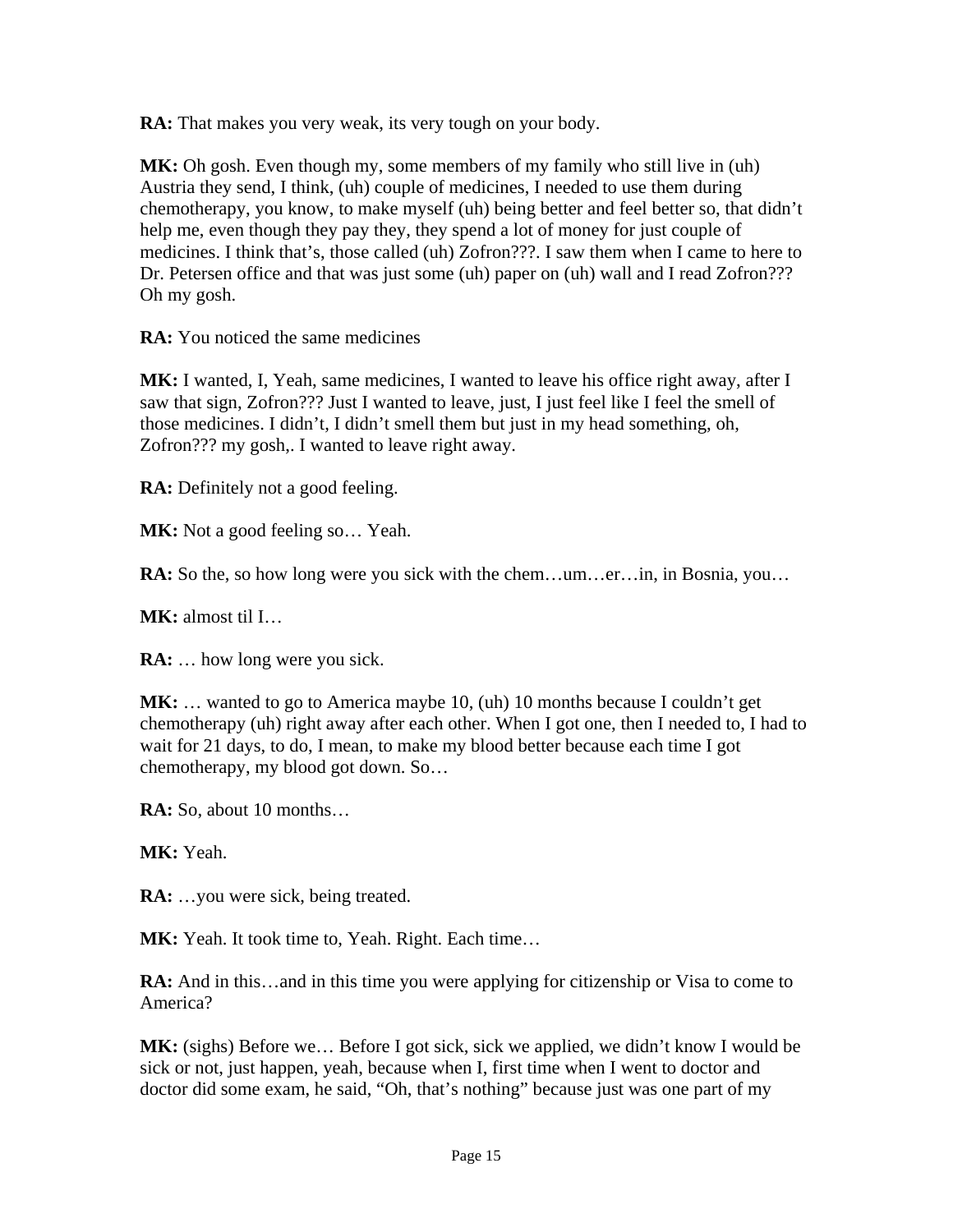breast red so, and he thought, that doctor thought that is the problem (uh) of skin and I went to doctor of skin, I don't know how do you call the doctor, like...

**RA:** Dermatologist.

MK: Dermatologist, so, and he gave me almost all kind of lotions and cream, which didn't help me at all…and I went to another city to check and another doctor, I mean, did exam he said, "You have to go to hospital right away, you have to go to hospital, so…(sighs)

**RA:** So, you came to America and…?

**MK:** Yes and we came to America

**RA:** …after you got better?

MK: ...after I got better so and...

**RA:** Did you come on a Visa or a...?

**MK:** We came as Refugee.

**RA:** As Refugee.

**MK:** Correct.

**RA:** ...and you came to Lincoln?

**MK:** Yes, yes we came to Lincoln.

**RA:** …with your children?

**MK:** Yes.

**RA:** And they were, 6 and 12?

MK: 6 and 12, yes, years old, so we spend the...

**RA:** Were you still weak from the chemo, chemotherapy?

**MK:** Oh…

**RA:** Pretty healthy at that point?

**MK:** You think now?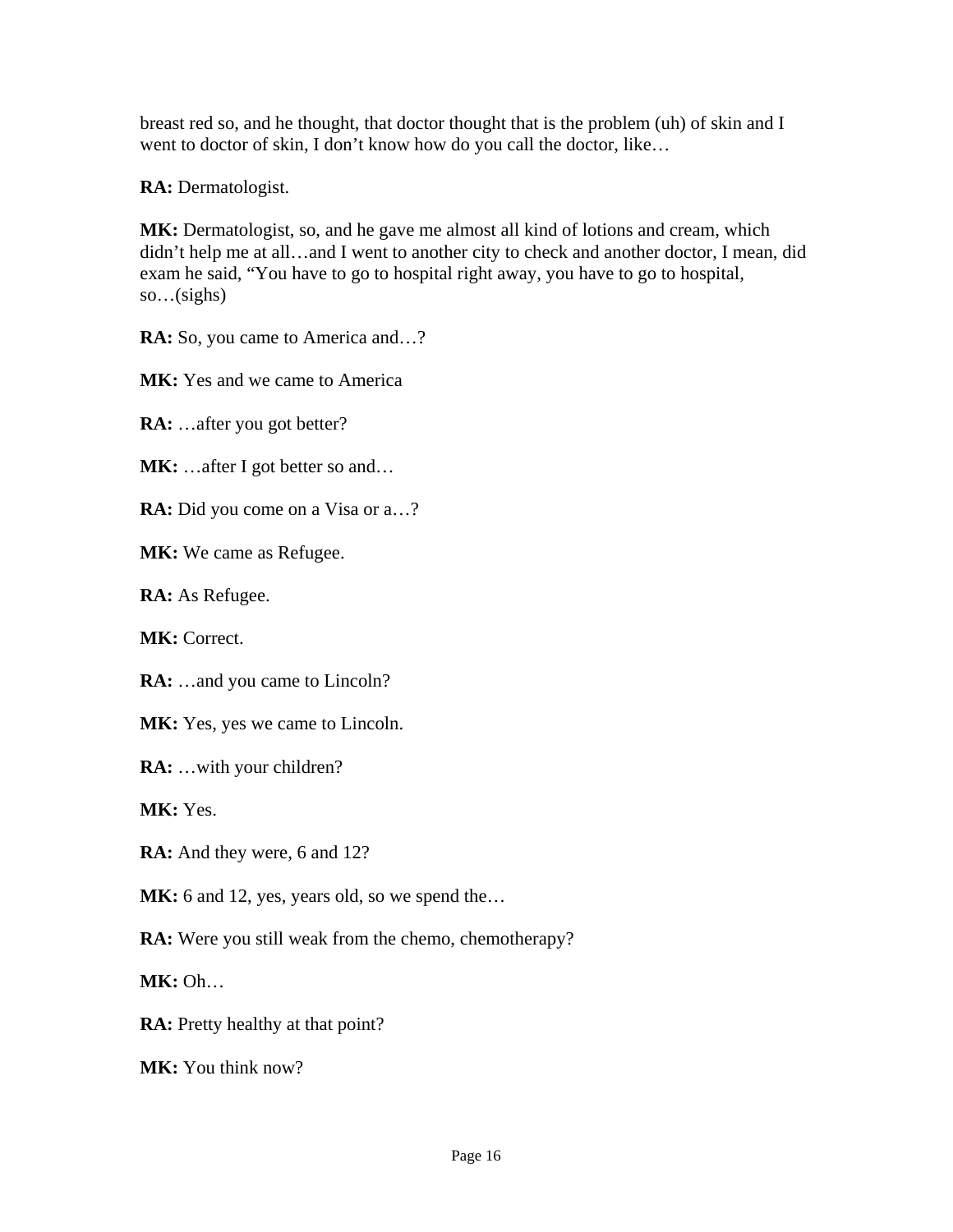**RA: (**uh) During that time, the, the trip?

**MK:** No. I was already gone. I was out of all of those things. (laughter)

**RA:** You were Ok?

**MK:** Yeah. Ok.

**RA:** So you came…did you come on plane. In an airplane?

MK: Yes. Yes.

**RA:** Came in an airplane to Lincoln.

**MK:** …to Lincoln.

**RA:** Stayed with…?

**MK:** Stayed seven days with our friends and after that we moved to another building next to building of our friends so, because they helped us to find apartment.

**RA:** What did you think of America?

**MK: (Pause)** You know, first time when we, when we came to the United States, as everybody of Refugees so, we, because before we came to the United States, maybe as everybody else, you do sometimes have some picture of some place even though its, its not, its not same so, when we came, I, just thought America looks like Germany, I mean, or close to Germany but each country is different so, when we came was very hard because we didn't speak any English. Absolutely, my son maybe little bit because he was (uh) he finished fifth grade in Bosnia and he started to learn English in a fifth grade so, he could speak just little but we didn't. So, and (uh) after seven days, after we moved to our apartment, we started with the, taking the classes through the Refugee Program. So, (uh) and one of the biggest of my problems was transportation, even though I had drivers license, I didn't have a car (laughter).

**RA:** No car…

**MK:** Yeah.

**RA:** …and no bicycle.

**MK:** No bicycle, yes. (uh) Friend of our, who came to the United States came, its now, I mean, twelve, I think, years old, he gave, he, he gave us as a present one (uh) I mean, was old car but was very good for us.

**RA:** Perfect.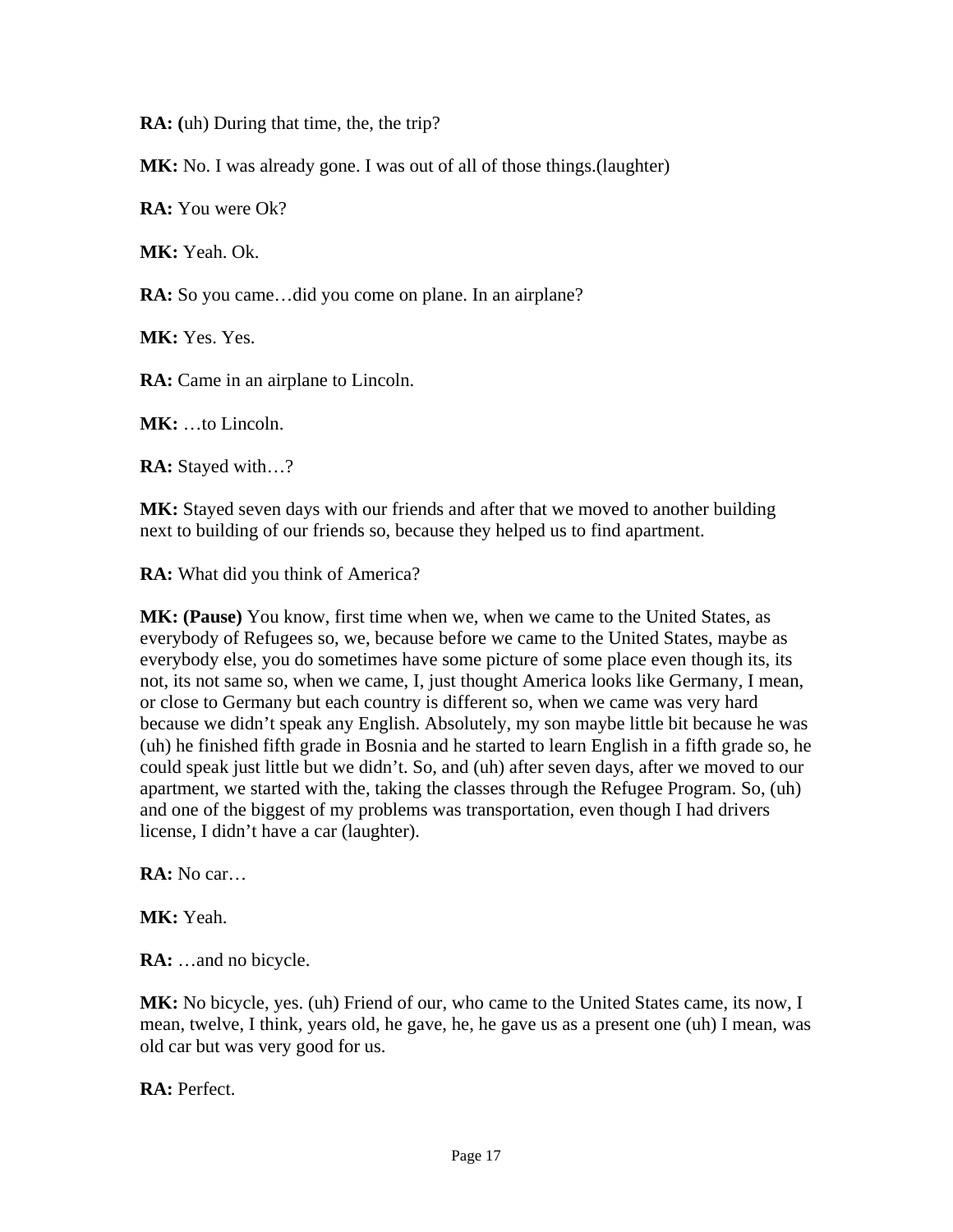**MK:** Yeah. His, his name is Amsid Delmich, he has his own business now, here in Lincoln so, and my husband took that car to work, after he got social security number he found, he applied in (uh) Farmland in Crete and he got a job there because one of us had to work, we couldn't stay, you know, without money because we had to pay all rent, expenses, all of those things and also support our kids, support our kids. So, and we decided for him to work because of my health. So, and I stayed taking English classes. First, I, (uh) I mean, I worked I used to work for months and months because I didn't have car. I remember first of the, of my place, taking the classes was on  $33^{\text{rd}}$  St. and 'Q' St., that was some church, I don't remember now, the place. I think couple of months I walk there, that was the first level, then after that I move to Asian Center and finished their (uh) second and third level and then moved to Energy Square, (uh) did the fourth level. Each time I moved…

**RA:** …of English. Right. Ok.

**MK:** Yes. Each time I move, I walked all of these blocks and miles.(laughter)

**RA:** How about your husband, was he learning English too, at the same time.

**MK:** He just started, he just started couple of weeks and as soon as he started to work, he was quit, because working on a Farmland is very hard.

**RA:** Very hard.

**MK:** After he comes from work, he's tired, he cannot read, he cannot, you know, he just need to be rest, rested to be able to work , I mean, tomorrow. So, and (uh) when I , I think when I finished, I was done with the fourth level, I went to Southeast Community College to do (uh) test, to see (uh) where is my, I mean, on which level is my knowledge of English so that was just through Refugee and Lincoln Literacy Council. I also went, wherever I knew is place to learn English, I went there, and I think helps me, even though I don't speak English very well, but help me a lot. So, and I went to, to do that test and they, they put me in (uh) level three, through the South Community College and I finish seven levels through the South Community College, I think, two years or last year, no, one year and a half, sometime. So,…

**RA:** You, you've, Ok you had finished eleven or no seven…

**MK:** Seven, seven. Uh-huh.

**RA:** …seven levels in a year and a half…

**MK:** Yes. Yes.

**RA:** … at Southeast.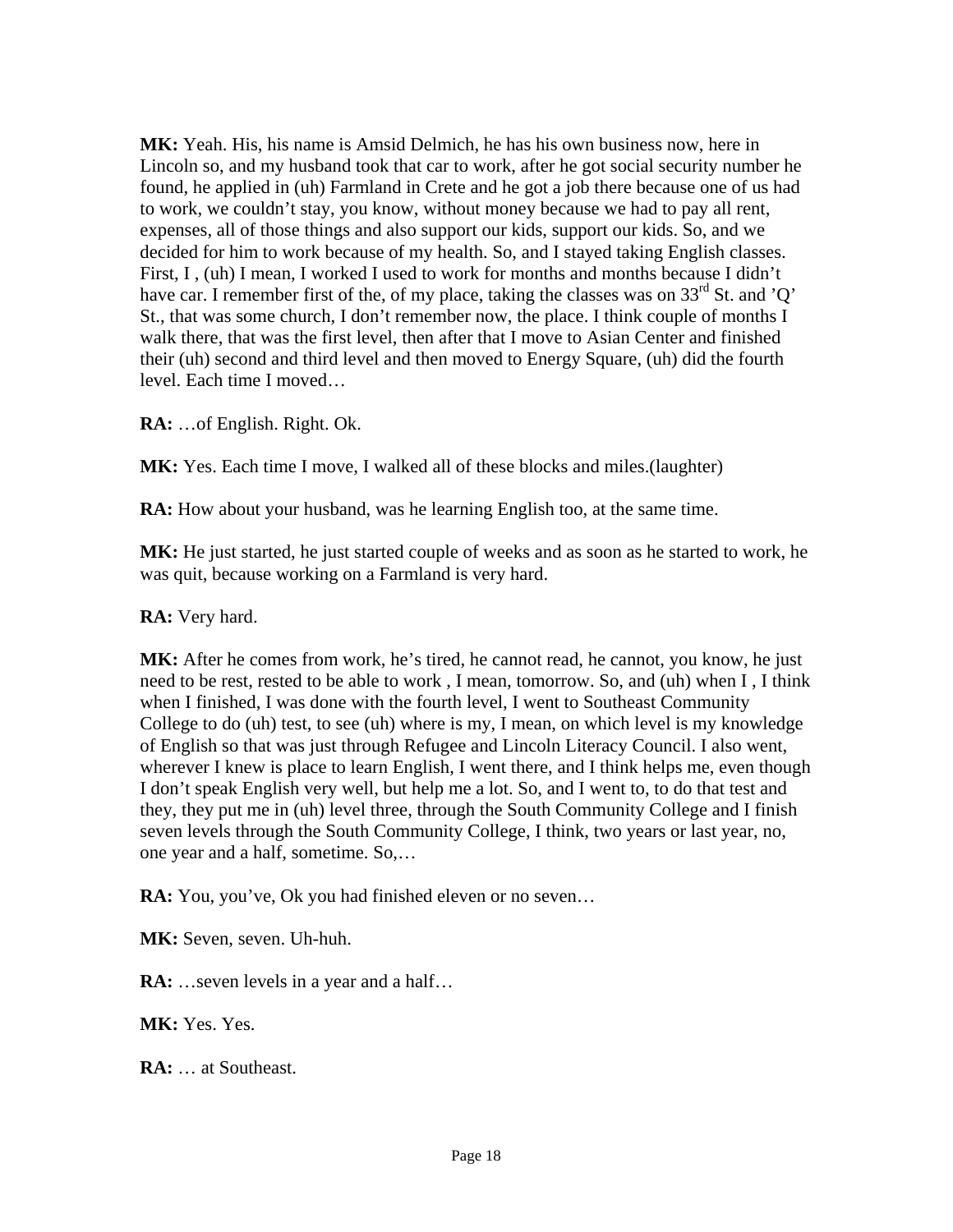**MK:** Yes, yes, so, and (uh) also I used to be taking those classes, I started to work in a Park Middle School, part time, I found a part time job working in a kitchen so, and I walked everyday seventeen blocks (laughter). From my apartment to Park Middle School.

**RA:** Oh, you would walk, while your children were in school?

MK: Yes. My son (uh) started in (uh) that same school, I work there, Park Middle School with sixth grade. So, and (uh) one of the teachers (uh) helped him first year with the transportation. Every morning she came to pick him up and brought him home.

**RA:** What was her name, do you remember?

MK: Her name is (uh) Paula Deharsh, she was also (uh), I mean, she was our, she wasn't our sponsor really, but when we came to Lincoln, she came to our apartment, friend of mine brought her to our apartment, to ask for (uh) do we need some furniture, of course, we didn't have anything, I, I missed that part. I mean, two days later she brought almost everything even dryer and washer, in our apartment.

**RA:** Washer and dryer.

**MK:** Yeah. she brought everything for us.

**RA:** Her name is…?

**MK:** Paula Deharsh, she works at the, in the Park Middle School as a teacher for (uh) I think some special kids.

 $\mathbf{RA}:\Omega$ 

**MK:** Yeah.

**RA:** They seem very nice.

MK: And her husband also, Mark, he helped us a lot, I mean, that, I cannot forget them never. Never.

**RA:** Very nice.

**MK:** We still do have those things, they brought for us because were not still to buy I mean, expensive things and some kind of furniture.

**RA:** And they didn't go through an agency or anything to help you?

**MK:** No.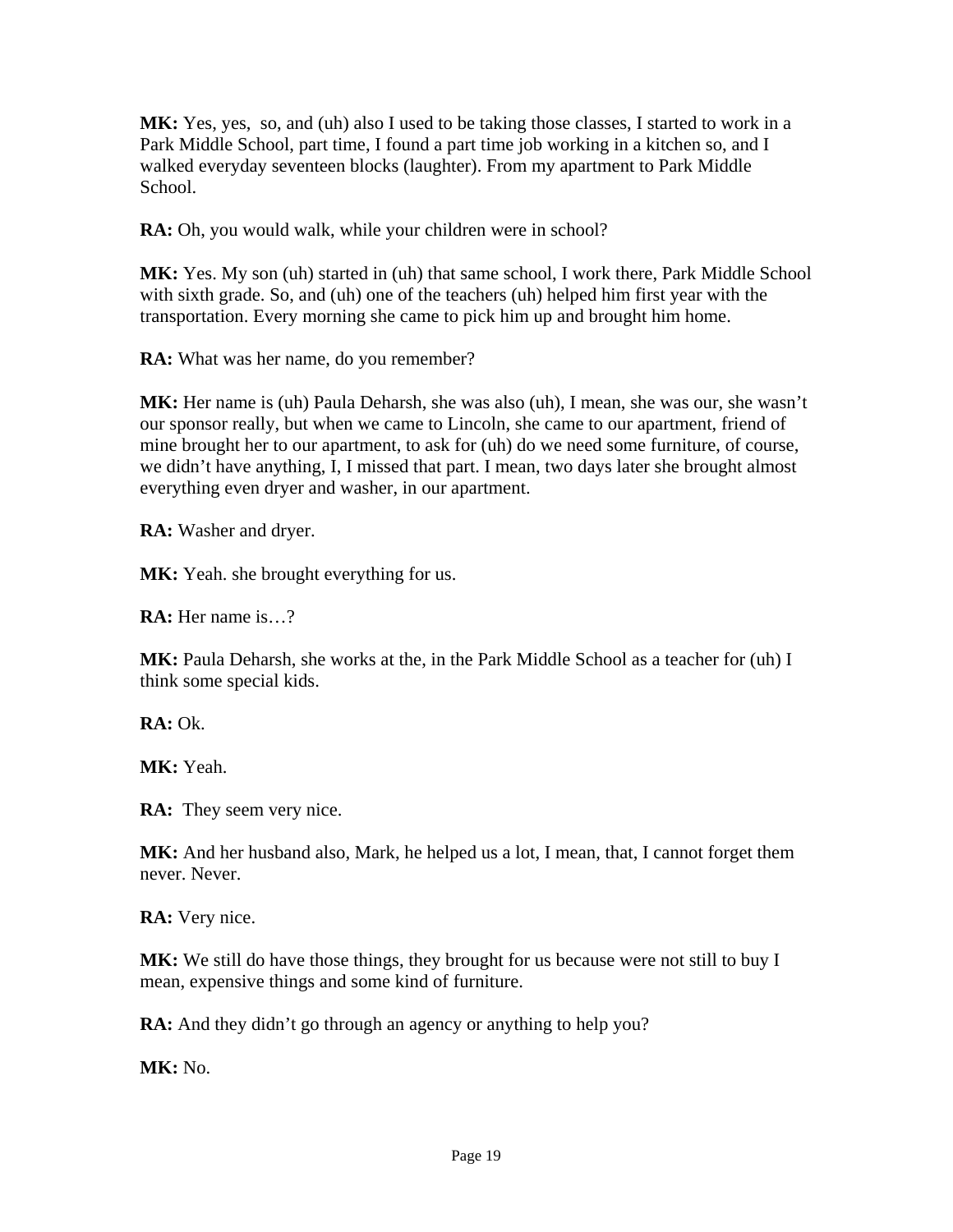**RA:** They just did this out of the kindness of their heart.

**MK:** No. They just, they just, they just did that by themself, they maybe went to their friends and, I mean, collected all of these things and brought for us. So…

**RA:** And did your daughter, she, did she start kindergarten?

**MK:** She, no she started with the first grade here in Lincoln. Yeah.

**RA:** Did she have, no, no kindergarten?

**MK:** No, she didn't, just she was (uh), she was (uh) in, (uh) ESL classes and she finished with ESL classes last year.

**RA:** Ok.

MK: Because when you came to the United States, if you don't have any knowledge of English, you have to take (uh) ESL classes.

**RA:** Ok.

**MK:** I think it's five levels for children, of English.

**RA:** So she started first grade at, which school?

**MK:** (uh) Holmes School.

**RA:** Holmes?

**MK:** Yes. Holmes School and she finished there third grade after we moved to another apartment, she's now in (uh) Hill. **RA:** She's at Hill, Elementary, Right?

MK: Yes. Elementary School.

**RA:** What grade is she in now?

**MK:** Fourth.

**RA:** Fourth grade. And your son?

MK: He is second of (uh) Southwest.

RA: Second year of Southwest High School so he is, How old is he now?

**MK:** Tenth grade, he's (uh) sixteen.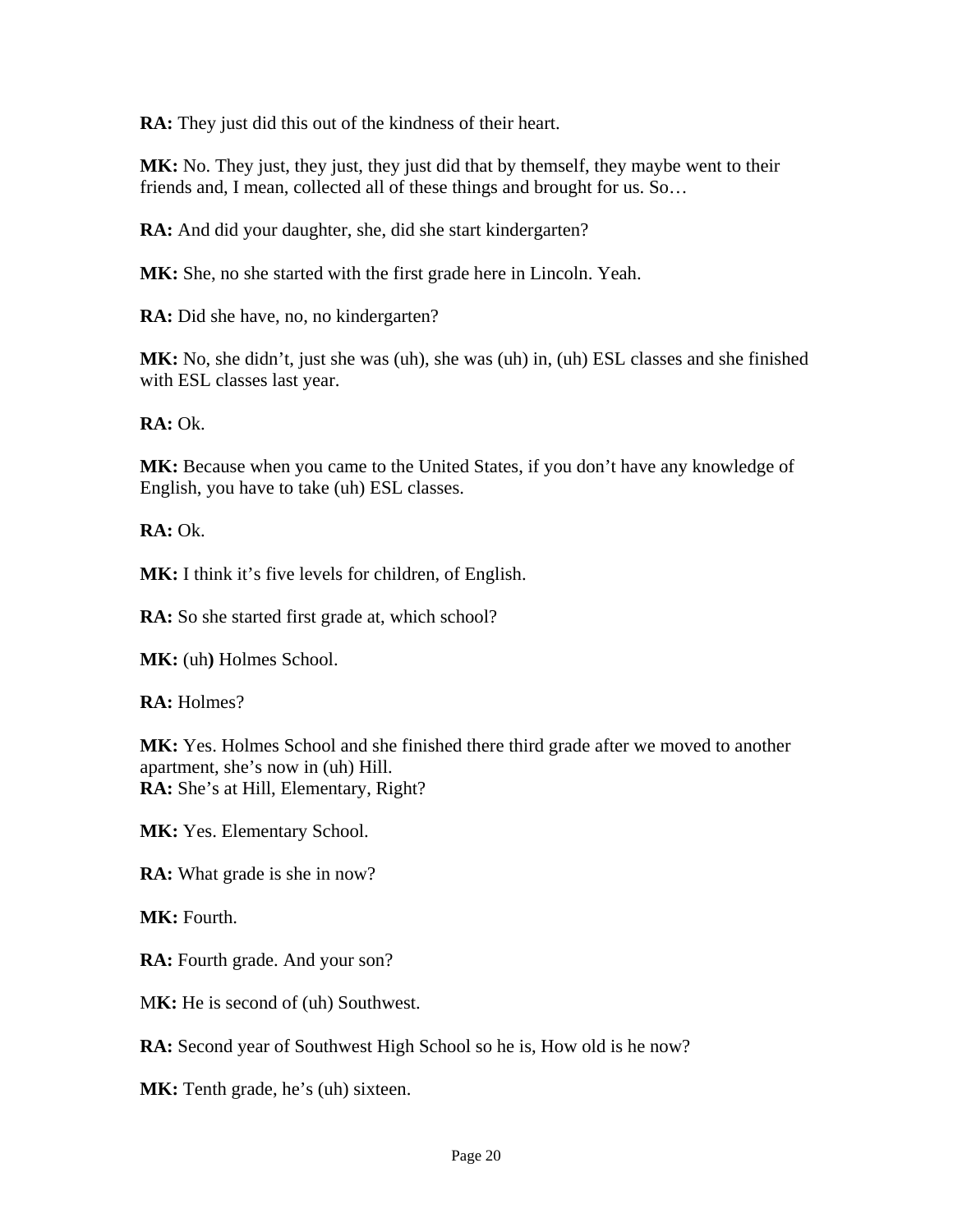**RA:** He's sixteen in the tenth and your daughter is now...?

**MK:** Ten, Fourth grade.

**RA:** Ten years old in the Fourth grade. And do they remember Bosnia?

MK: (uh) My son, yes, both of them, but (uh) I think she, she does remember less than my son so because she left while she was six years old, she remember everybody I mean, of my family, of my I mean, members of my family but she doesn't remember some times the places and you know, because she used to go in kindergarten in Bosnia too, for a year and a half while we used to be there so…

**RA:** So now you, you work as an AmeriCorps member for...?

**MK:** Yes. I do work now, actually I started to work last year 2005, (uh) 2004 September, that was September as of everybody of AmeriCorps because new AmeriCorps are starting (uh) every year, September. So, and this is my second term working as an AmeriCorps member here with the Citizenship Program, so…

**RA:** And your husband what does he do now?

**MK:** He still in Farmland, this is fourth year.

**RA:** He's still there.

**MK:** Yes but he's (uh) planning I mean, he's not going to leave unless he get new job but what is he planning now to do drivers license for a truck driver and move his self because I mean his position is very hard, very hard but he doesn't understand to speak English very well and it is also very hard for him to find another job. So,…Yeah.

**RA:** How did you become AmeriCorps member? How did you find out about the program?

**MK:** Oh. (um)there is a friend of mine who works here, her name is Munera…

**RA:** Ok.

**MK:** (laughter) I think you remember her, she told me once, because was very hard for me to work in (uh) Park Middle School especially (uh) in kitchen, working in a kitchen is very hard for me, maybe it wasn't be hard if I would be you know, healthy but was very so and he I mean, she told me about this (uh) program and I applied of course they, they made an interview with me so and they hired me and I am so glad I'm here.

**RA:** In both years, were you Citizenship AmeriCorps?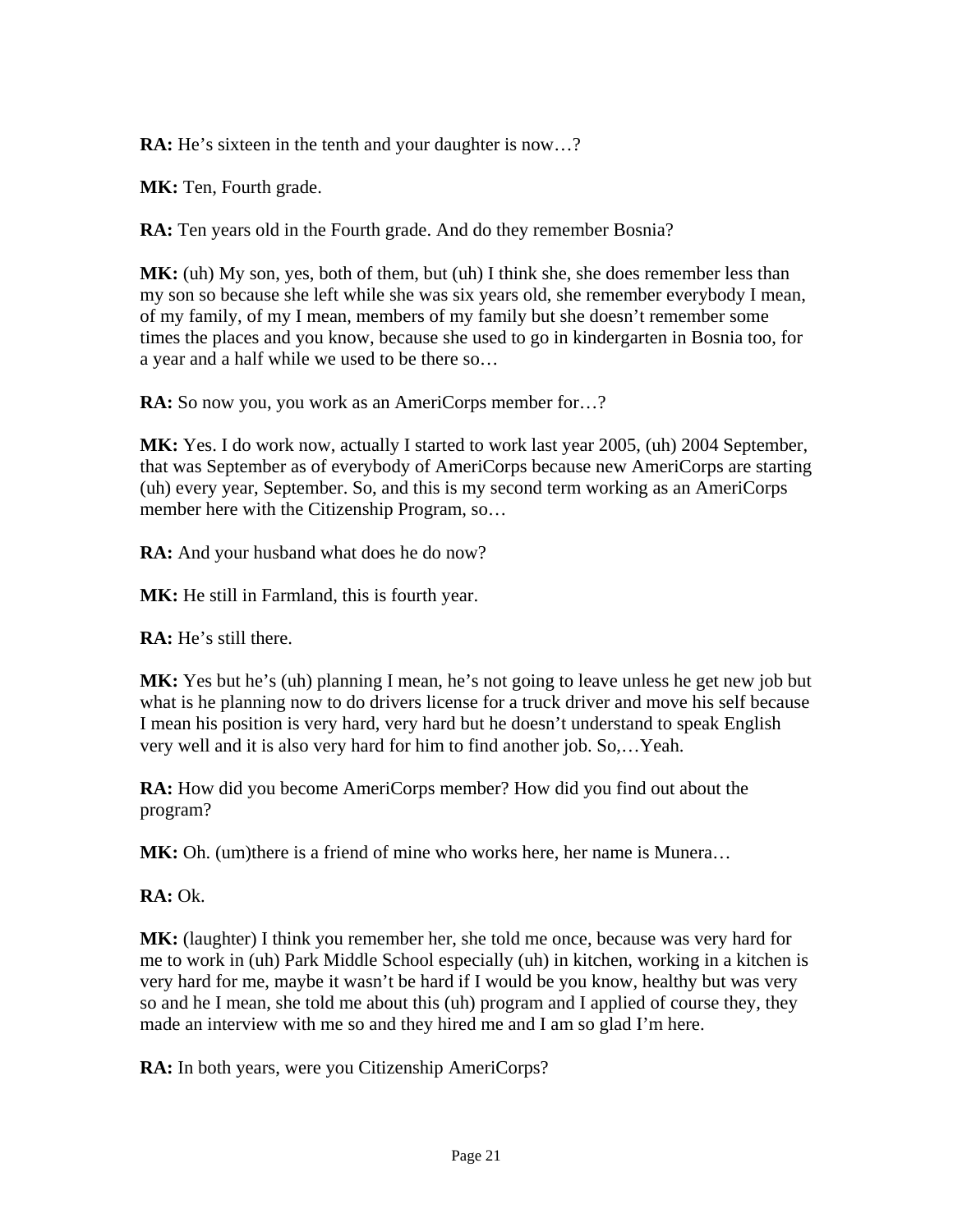**MK:** Yes. Yes, both years. I'll be, I mean, I'll be soon done with my hours because were planning to, I'm going to leave next week to go to Bosnia, to visit my family and we'll stay there for a month, after I come back, I'll be soon done with my hours.

**RA:** So you are planning to take a trip?

**MK:** Yes.

**RA:** May ?

**MK:** May 28, we'll be leaving and we'll be back 25 of June.

**RA:** And you are taking your children?

**MK:** Yes.

**RA:** And your husband?

MK: Yes. My husband is gonna stay fifteen days because Farmland doesn't let him go more than fifteen days, because he's only three years and a half on Farmland, he cannot be able to stay otherwise if he would like to leave Farmland then he can stay as long as he want but he would like to keep his job til he finds something else, so, my daughter is going to stay whole summer vacation, but my son he will be coming with me because he is a teenager and I would like to take him. I like to take care of him now. So…

**RA:** And how do they speak, English and Bosnian?

**MK:** Oh, they, they, they do speak especially perfect, both of them, especially my daughter, yeah. If you listen when she speaks English, you cannot say she is from Bosnia You, you could say she is American.

**RA:** American.

**MK:** Yeah, but my son, he just has little bit different accent, but his English is Ok too and Bosnian, but my daughter she, I mean, she, (uh) she cannot sometime speak very well Bosnian because she forgot, I mean, she didn't learn I mean, even Bosnian while she was still in Bosnia because she was six years old she still was a child when we left from Bosnia, so and sometime she mixed English and Bosnia together. (laughter)

**RA:** So, but she does speak both, they both speak both languages.

**MK:** Yes. Yes. Yeah, because we decided to take them now (uh) for a vacation to be there a month and leave her there with my parents, I mean, mother of my husband just to practice language, we never know, see, I never thought I would be coming in America that was something for me impossible we didn't plan at all, we didn't plan I never know for my kids where I going to be in their future, here or there, you never know what